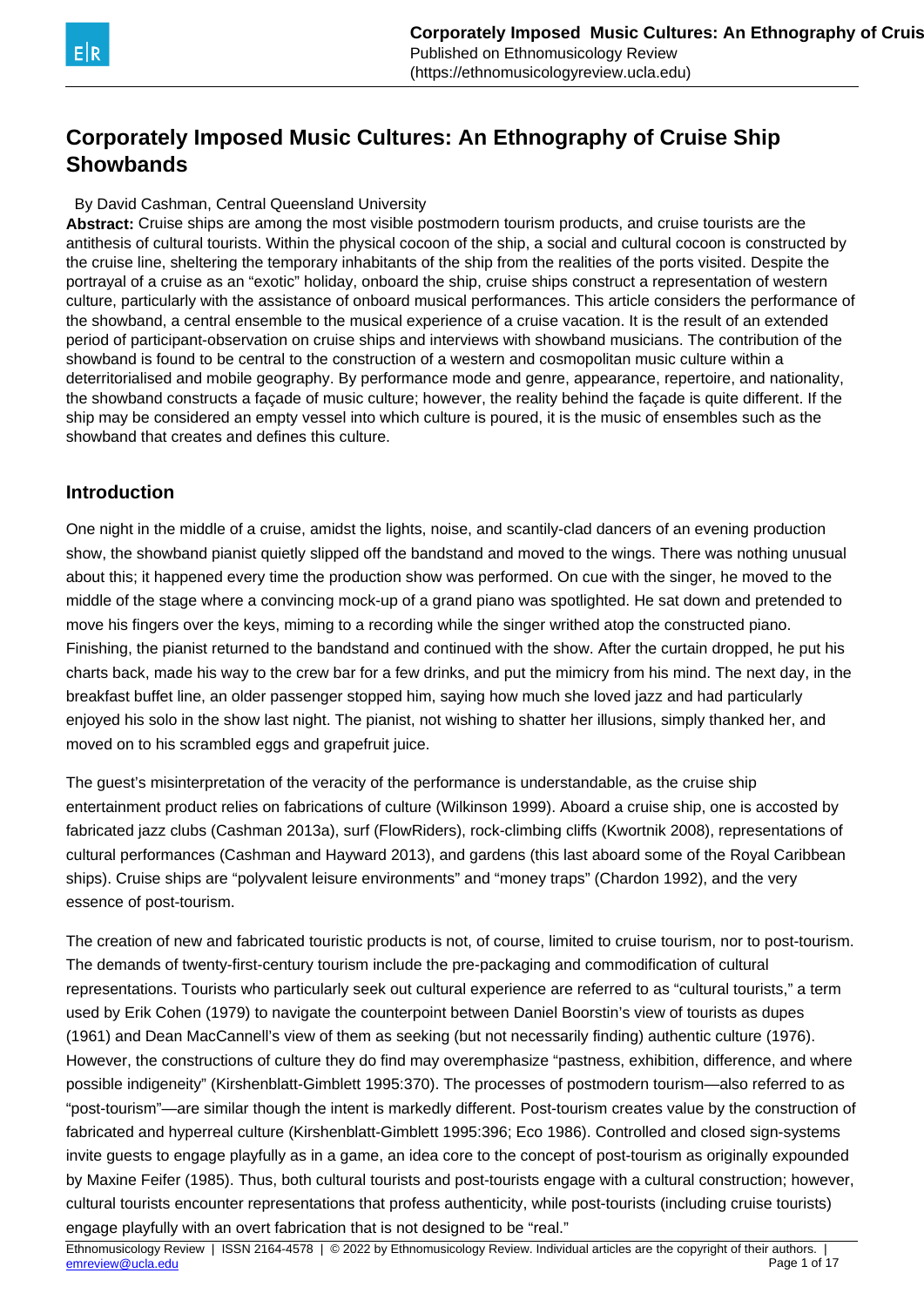(https://ethnomusicologyreview.ucla.edu)

<span id="page-1-0"></span>Cruise ships are examples of post-tourism, because value is contained within these constructed sign-systems (Berger 2011; 2004). The constructed onboard culture (especially the music culture), presented as an alternative to the perceived authenticity of cultural tourism, is implemented by the corporate decision of the shipping line. Cruise tourists engage with this constructed culture, aware that the music culture offered by cruise ships is neither maritime nor local, but is a diversion that permits engagement at a superficial and uncritical level. Indeed, the cruise ship goes so far as to actively reject the very physical and cultural environments in which it finds itself (Cashman 2013b) rather than interacting with the oceanic environment in the manner of an aquapelago (Hayward 2012). Rather than comprising an engagement with a visited society, cruise tourism comprises "a social and cultural practice, that . . . reflects and embodies the values and norms shared by the members of a particular group or society" (Vogel and Oschmann 2013:5). A cruise ship is a container for a temporary society formed of two codependent groups, the guests ("tourists") and the crew ("locals"). Guests are literally and figuratively encapsulated within the cruise experience for an extended period, obliged to interact with a fabricated, ambiguously "western" culture provided by the cruise line and by the crew (acting under management instructions).

The consideration of authenticity has been a more-or-less constant debate in tourism studies for the past fifty years. For Boorstin (1961) and MacCannell (1976), authenticity was something that existed behind the tourist facade and was impossible to present to tourists. For Ning Wang, authenticity was an existential concept, incapable of being constructed (1999). More recently, for Britta Tinn Knudsen and Anne Marit Waade, authenticity is something negotiated between tourist and local (2010). Cruise tourism, however, is a post-tourism product (Berger 2004, 2011; Nilsson 2007; Vogel and Oschmann 2013; Weaver 2005), and as such, the quest for authenticity is not a significant factor in the construction of cruise ship culture.

Such fabricated cultural representation is, of course, common within tourism. Hotels from New York to New Delhi co-opt signs of western culture within their hotels and tourism environments, creating such a homogenous western experience that the superficial touches of local culture stand out (Culler 1981). Postmodern and hyperreal tourist destinations including cruise ships, theme parks such as Disneyland (Carson 2004, Pachter 2009), and themed cities such as Las Vegas (Loi and Kim 2009, Loi and Pearce 2008, Wood 2005), construct and represent cultures with which tourists interact. At most of these venues, guests escape to their own lives and cultures at the end of the day.

This article discusses the construction and presentation of the fabricated music culture of cruise ships. It is an unusual ethnography in that the culture under discussion is not the result of humans living together, but one constructed by corporate decree. The "local residents" of the cruise ship (i.e. the crew) do not inhabit the cruise ship by birth, but for reasons of economic necessity, adventure seeking, or interest in becoming tourists themselves. I focus my attention in this article on the ship's showband. This ensemble is core to the cruise experience. While other ensembles perform in their particular cruise venues, the showband performs in various locations around the cruise ship. Moreover, the showband typically accompanies the main evening show that frames and focuses the cruise ship entertainment product.

This research is the result of an extended period of participation/observation as the author undertook employment on several cruise ships. Following this, surveys and formal interviews were conducted with cruise ship musicians, other onboard employees, and shoreside personnel; which created a mixed-method approach to data collection and analysis. As the focus of the research is on the corporate cruise ship culture, interviews were not undertaken with guests, who form a temporary addition to the cruise ship.

# **Cruise Ship Music Culture**

Cruise ships are now so large that they can be described as "shipscapes" (Kwortnik 2008), as "mobile tourist enclaves" (Weaver 2005), and as mobile geographies unto themselves (Cashman 2013a). The RMS Titanic (1912) that displaced 46,328GRT, was the largest ship in the world at the time.<sup>[1](#page-1-0)</sup> By contrast, the latest Oasis-class mega-cruisers operated by Royal Caribbean International displace 225,282GRT. They utilize solar power, contain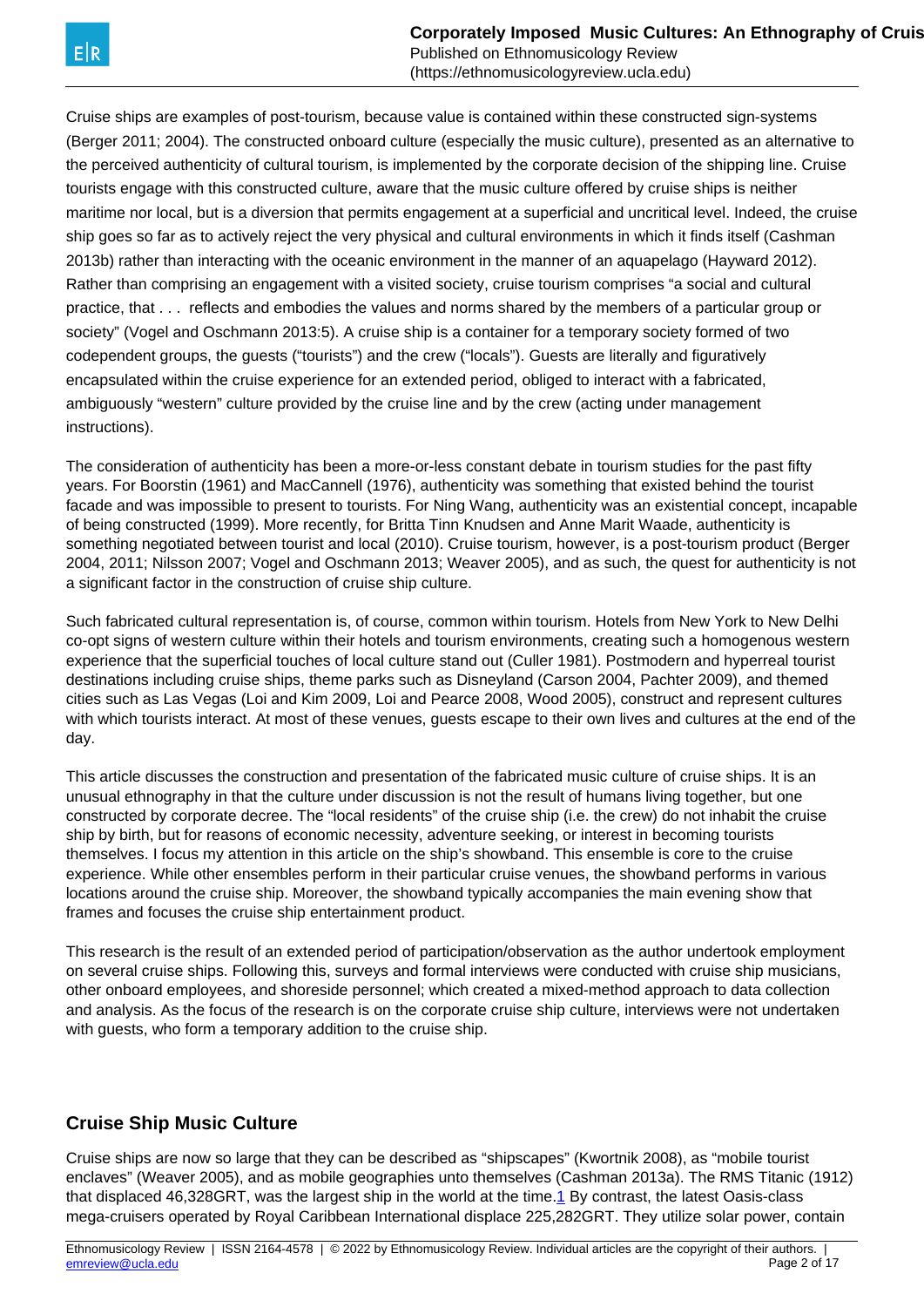<span id="page-2-0"></span>

sixteen passenger decks, and are constructed as "neighborhoods" with living parks, theatre districts, and dining areas. There are now nine ships over 140,000GRT, all built within the last decade; nine more will be delivered over the next four years. Such large constructed geographies create and define an area within which humans can live, creating temporary cultures which last the length of the cruise, which can be as short as three days or as long as four months.

These mobile geographies have also been referred to as "cocoons," as they protect guests from the realities of the environments through which they pass (Huang and Hsu 2009; Mastin 2010; Papathanassis and Beckmann 2011; Vogel and Oschmann 2004). For example, ships limit interaction with the natural aquatic environment, while fabricating and mediating guests' interactions with water (Cashman 2013b). Instead of interacting directly with the aquatic environment, guests are accosted onboard by enormous waterslides, fabricated surfing experiences on Royal Caribbean's FlowRiders, and water features in atriums. Many companies also lease islands from Caribbean nations, altering the physical environment to match popular representations of island paradises. Disney, for example, unhappy that the original state of its island (which it renamed Castaway Cay) did not match the popular perception of a Caribbean paradise, dredged sand from the middle of the bay, cleaned it, ground it up finely, and deposited it on the beaches (Wood 2000:362).

In the same way, the culture of cruise ships is constructed to keep the tourists ("faux-voyageurs" in the words of Jean-Didier Urbain [1986:295] and John Frow [1990:127]), from interacting with the local cultures through which they travel. In fact, potential interaction with local culture, Robert E. Wood notes, is often disturbing to and unwanted by cruise ship guests (2000:360). Contact with local culture is mediated through "shore excursions" to locally-themed tourist attractions within and around the port area (Jaakson 2004), or through the provision of onboard "local shows," choreo-musical presentations of local culture (Cashman 2011).[2](#page-2-0)

Cruise ships delineate western culture by a series of semioses that are purposefully implemented and offered to guests. The external and internal design of the ship is opulent and deemed aesthetically beautiful by western standards. Western linguistic and textual signs are imposed by the use of English in public areas of the ship.<sup>[3](#page-2-0)</sup> Musically and choreographically, western culture is presented by the performance of western music, often popular western music, to quests. In some cases, representations of other cultures are incorporated into this culture as signifiers for "exoticism," for example, by the use of a resident Caribbean or Latin band, or of the "local" shows. However, overwhelmingly, the majority of cultural representation is of western culture.

In the constructed and mobile geography of the cruise ship, the "local" residents are the crew. However, these "local" residents are from many different ethnic groups. Gibson notes that in some cases a single crew may comprise more than fifty nationalities (2008:45-50). Typically a single crewmember will undertake a contract that may last a few months or more than a year. The crew thus comprises, in a very real sense, a floating population of individuals coming and going from the ship, living in extremely close proximity to each other and speaking a variety of languages. This comprises an unusual culture in many ways; significantly, it is a culture created by corporate decree.

# **The Music Culture of Cruise Ship Showbands**

There are several types of musicians onboard cruise ships. There are ensembles of collectively-contracted musicians who perform a popular representation of a particular genre (e.g., jazz, classical, or rock) in a themed venue. Soloists operate in a similar fashion, but are individually contracted and perform on their own. Guest entertainers perform the evening cabaret show and can be musical (singers or instrumentalists) or non-musical (usually comedians, jugglers, or ventriloquists). Production singers and dancers comprise the onboard "cast" and perform in the themed production shows. The focus of this study is on the fifth category, the showband, also known as the ship's orchestra. It is the showband's musical responsibility to accompany the evening guest entertainer or production show and to perform in various locations around the ship as needed.

While a version of the showband exists on every large cruise ship, they vary in size and lineup. Most often, the showband consists of between five and nine performers and is of two kinds: the "traditional" showband is a cut-down swing band with a horn section (often consisting of trumpet, one or two saxophones, and trombone) and a rhythm section (usually piano, bass, drums, and guitar). This instrumental lineup permits the group to perform jazz standards well, but some instruments become superfluous in the performance of rock. The "modern"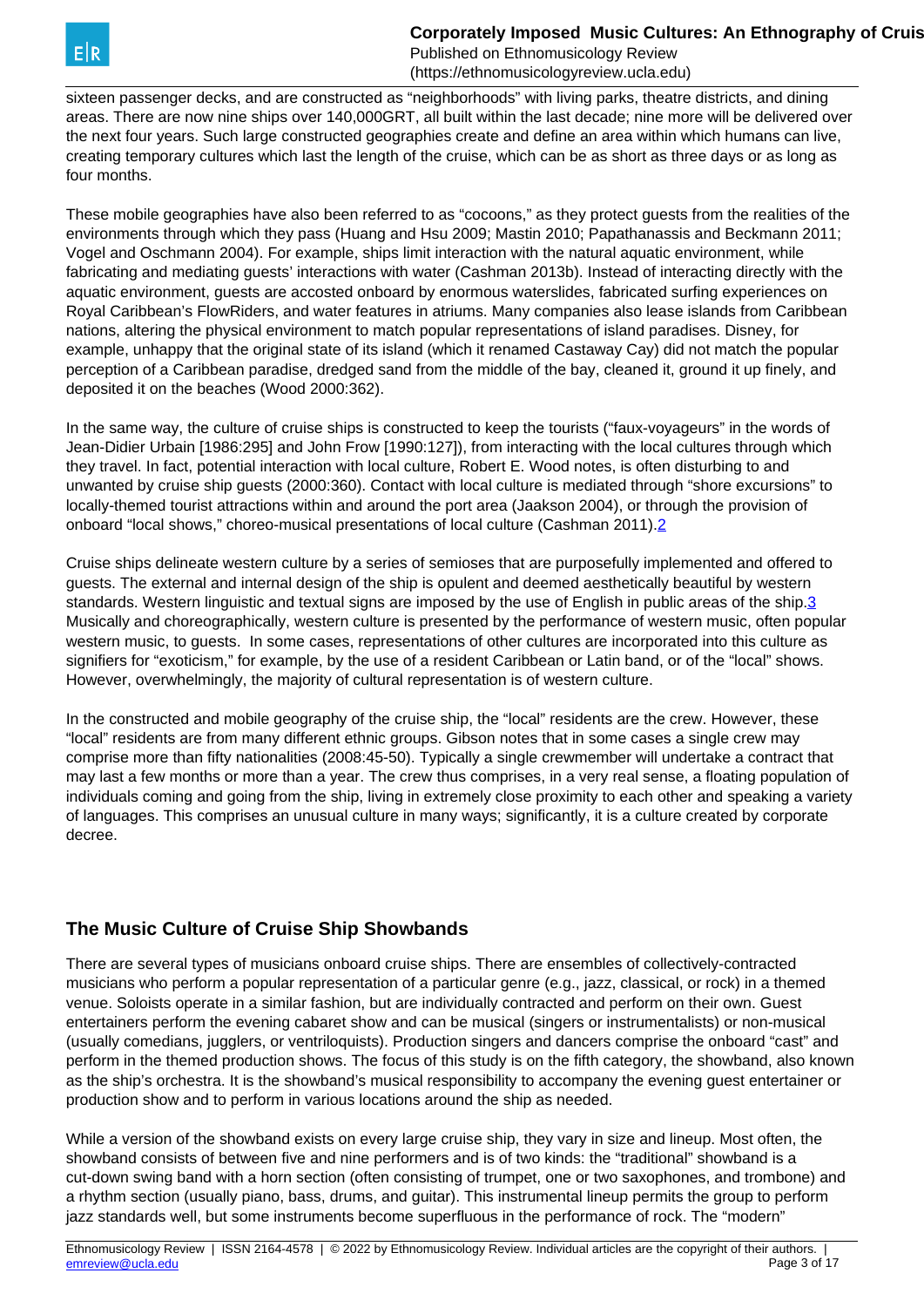

showband, which is used on some Carnival Cruise Lines vessels and on the Holland-America Line, is an adapted version of the band on the American television program Saturday Night Live. It is comprised of a single saxophone and rhythm section (in Holland America's case, augmented by a second keyboard) and is able to perform rock more easily than swing.

Musical ensembles akin to the showband have existed on passenger shipping since the 1880s (Cashman 2014). The showband is descended from the bands of earlier passenger shipping, such as the famous Titanic musicians. The first ensembles were brass bands on the German Norddeutcher Line, which performed arranged parlour music, light classical music, and German melodies. From the early 1900s, string players appeared on Cunard and White Star, but the emphasis would remain on performing classical music for first-class passengers until the 1920s and 1930s. From this time, dance bands began to appear on passenger ships and would remain until the dawn of modern cruising in the 1960s and the establishment of the showband proper. While the focus of the job has changed from this early time, the fundamental requirements have not.

#### **Participants**

Showband musicians, through their ethnicity, education, and backgrounds, say much about the focus of the constructed culture of the cruise ship. These musicians are obliged to be well-trained in western popular music, particularly in jazz and rock. They ideally must be both strong improvisers and strong readers, as the showband may be called upon to perform a variety of genres including light classical music, rock, jazz, and ballroom dance music.

In the welcome aboard show held on the first night of a cruise, a standard line used by many cruise directors makes reference to how well the many nationalities aboard the ship get along. The ship, they say, is a veritable "mini-United Nations," and "the real U.N. could learn a thing or two from us." The reality is quite different, with a near-caste system of officers at the top, staff in the middle, and crew at the bottom. Crew from certain countries (particularly Indonesia and the Philippines) are paid less for doing the same job as their counterparts from other countries (Wood 2000:353-358). Musicians, considered to be staff, are in the middle of this hierarchy.

Showband musicians tend to be young, though older musicians also exist. While 30% of the musicians sampled were under the age of thirty, none were under twenty-five. By contrast, 25% were over forty-five, and 7% were over sixty. Showband musicians are far more likely to be male (83%) than female (17%). They may be of a variety of nationalities, but are traditionally from western countries, such as the United States, Canada, UK, and Australia. In fact, showband musicians are more likely to be from western countries than almost any other group of shipboard employees. In recent years, however, there has been an attempt to employ showband musicians from Southeast Asia (especially the Philippines) and Eastern Europe. However, informants report that, from a musical point of view, this has been generally unsuccessful because of the perceived lack of reading ability among Filipino musicians (though they are considered excellent improvisers) and of improvisational ability among Eastern Europeans (though they are considered excellent readers). However, as the salary of musicians from these countries is lower, it has been successful from the financial point of view of the cruise lines. Cruise ship musicians are also highly educated, with 77% of surveyed musicians holding a tertiary qualification, compared to 27% of U.S. citizens (U.S. Census Bureau 2009) and 24% of Australian (Australian Bureau of Statistics 2007). Showband musicians are typically contracted for around four months, though shorter and longer contracts exist. They sign onto ship's articles, meaning that they are governed by the laws of the country of the Flag of Convenience (a process by which a ship is flagged in a country apart from that where the shipping line headquarters is located) and are subject to the discipline of the captain.

The social structure of showband musicians' music culture is controlled and defined by two aspects: musical ability and social skills. Of the two, musical ability is of vastly greater consequence. Cruise ship musicians, like many performing musicians, are harsh judges of talent and impatient with sloppiness, requiring of others the same standards that they demand of themselves. Showband musician Brett Caine gave the following advice to a hypothetical guest entertainer:

Hey, here's an idea. . . . Take some vocal lessons, learn to play your instrument, study the best comedians and learn from them before you bring your crap-ass little dog and pony show out here to my ship where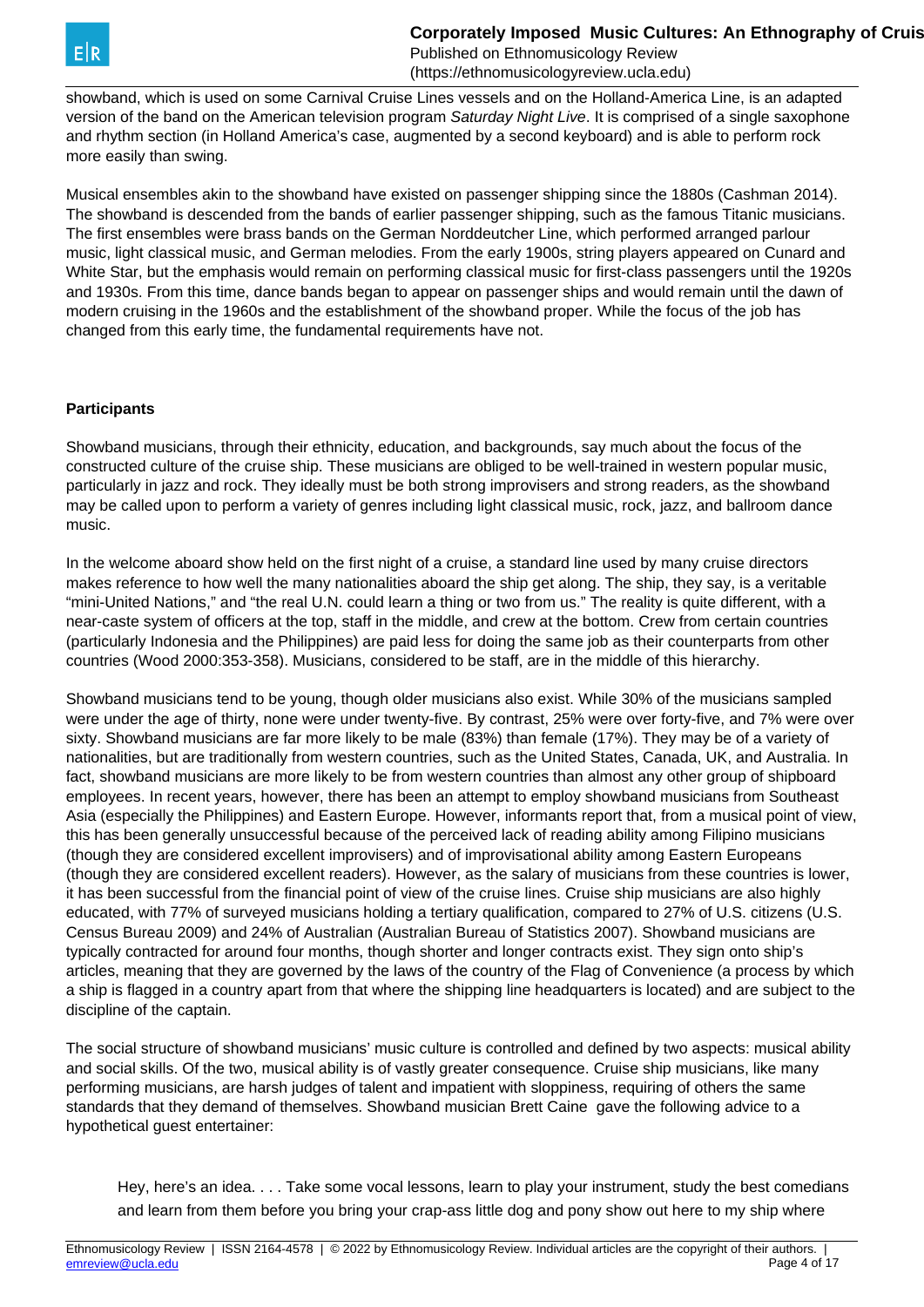<span id="page-4-0"></span>

you've spent more money on your freaking wig and make-up than you have on your charts! This ain't supposed to be amateur hour, and you're wasting my time making you look better than you really are! (Interview,  $2011)4$  $2011)4$ 

While social skills are of secondary importance, they also form a part of the social structure. The highest rung of showband culture is the "great musician, great guy," who enjoys strong support from all players. Lower quality musicians are pegged lower on the structure of shipboard society, even if they are personable. The lowest rung of the social ladder is reserved for those of low social and playing skill.

While musicians generally feel positive about the cruise experience, the continued commodification of their art coupled with the repetitive nature of the music they create can cause long serving cruise ship musicians to become "dark." "Darkness" is an industry term for feelings of general negativity, helplessness in the face of perceived harassment by management, and depression. It is manifested in a darkly humourous and aggressive manner among musicians between themselves. Musicians wear their "darkness" as a badge of pride. It signifies that a musician has been on cruise ships long enough to become dark and is unafraid of consequent harassment by the official shipboard hierarchy. This attitude can encourage other musicians to also develop negative attitudes towards their employment. Showband musician Thomas Mason describes the phenomenon of "darkness" as the result of disappointment in musicians' employment:

Too many of us believe in some mythical, perfect gig out there that simply doesn't exist, and consequently we get dark about whatever job we're currently on. Normally we'd walk away from the gig at the end of the night, get up the next morning, and go on to the next thing;but on the ship you do it day after day after day. There is no home to go to; you live there. You constantly put up with the petty rules and regulations of a wannabe navy that has little (other than the corporate office) to keep it in check. It's a dictatorship, and what the officers say goes. Combine that with the sheer boredom and monotony that occurs when you don't go out of your way to mix it up, and things get dark fast. (Interview, 2011)

Cruise ship crew, including musicians, have a tendency towards substance abuse, a position tacitly (and sometimes actively) encouraged by cruise ship management.<sup>[5](#page-4-0)</sup> In the documentary, Ships, a cruise ship officer says,

[When you arrive onboard] you have two options: either you have fun,or you don't have fun. Go for the first option. Have fun! Enjoy what you do! Be proud of your job. At the end of the day, hang out with your friends. Have fun! Drink! If you don't want to drink, don't drink. But if you want to drink, drink crazy! (Eldib 2011)

Most surveyed musicians agreed that alcohol abuse is prevalent among cruise ship musicians. They cited three main reasons for this phenomenon: general boredom (71%), the need for a coping mechanism for the stresses and anxieties of ship life (24%), the boring and repetitive nature of the gig (14%), and alcohol's use as a social tool (9%).

Officially, any crew member must maintain blood-alcohol content of under 0.05% at all times, considered necessary for efficient handling of the ship in case of an emergency. All shipping lines may at any time run alcohol tests among any of the crew members; however, this is rarely enforced, and may be used to get rid of people or make a point. Showband musician Mike Johnston notes, "If they tested and fired everyone coming out of the crew bar drunk when it closed, they wouldn't have enough people left to run the ship." The officer interviewed in Ships states that "on cruise ships, you're supposed to have [no more than] a certain level of alcohol in your blood. But, to be honest with you, it doesn't matter" (Eldib 2011).

The response of onboard management to extreme alcohol abuse varies depending on how useful the performer is. An experienced cruise director, Jack Alexander, recounts a story: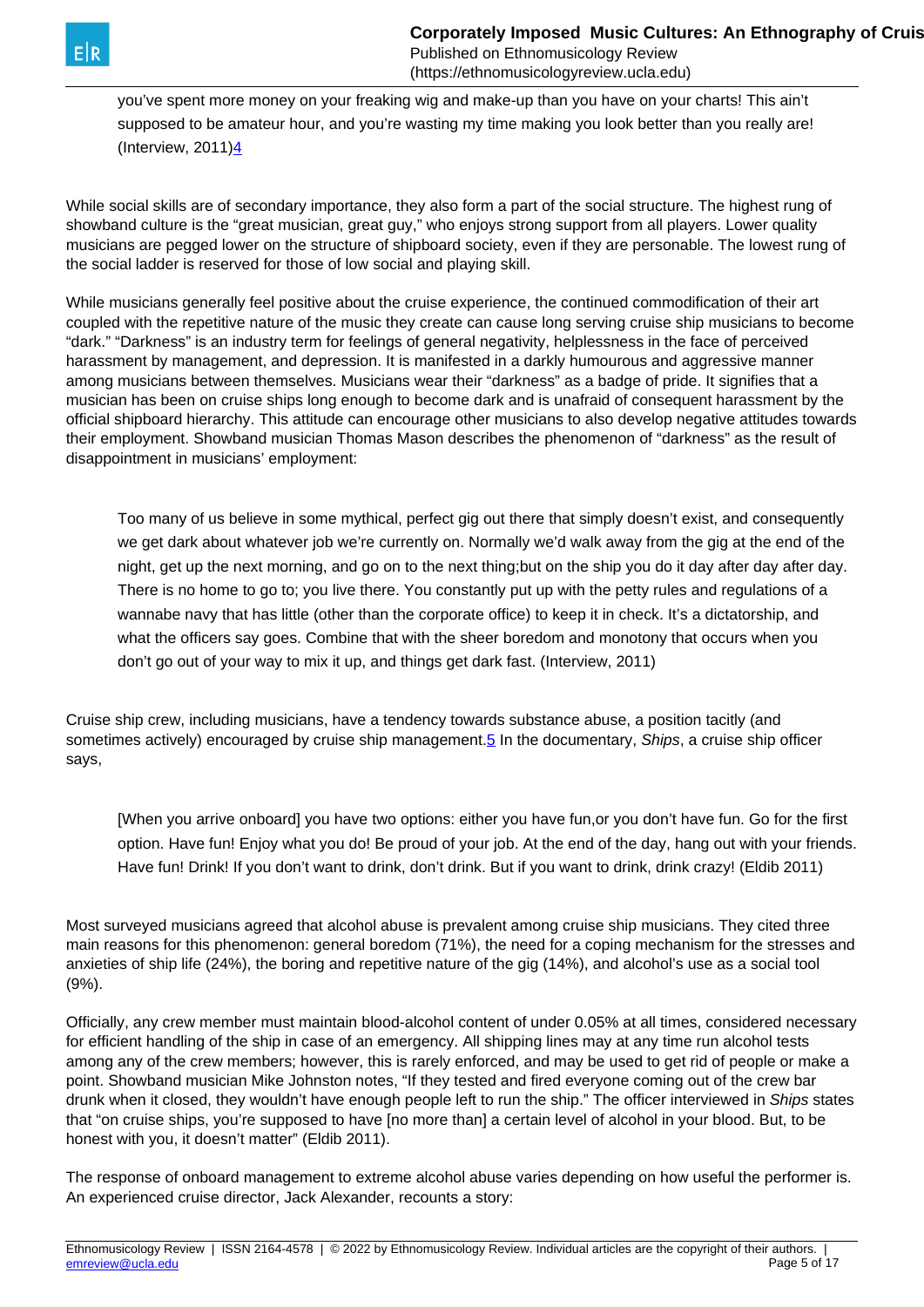**Corporately Imposed Music Cultures: An Ethnography of Cruis** 

Published on Ethnomusicology Review (https://ethnomusicologyreview.ucla.edu)

I'd just become cruise director. I was working with a captain who I'd known for a few years, great guy. There was a singer on the ship who was great, had been with the company about ten years longer than I had and . . . was a notorious drinker—notorious. I sat there in a captain's meetings one day and the captain said to me, . . . "You need to tell him to stop drinking." . . . I said, "No, he's an adult. He can do exactly as he pleases. He knows the rules, and if he wants to break the rules, he can break the rules. He knows the consequences and he'll go home; and it's your decision, Captain, whether you want to enforce the rules and get rid of him or because you like the guy you just let it go." And he was like, "Oh, okay, okay. Well, we'll see." . . . The rules are there and if [musicians] want to drink to excess you can drink, and the sad side of it is, I did it constantly. No, that's not the sad side, because I had fun doing it. (Interview, 2011)

Opportunities for sexual encounters and romance are frequently available aboard cruise ships and can be a strong incentive to undertake shipboard employment. Many crew are young, single, and with few ties on land. The constant turnover of crew provides a flow of possible sexual partners. The opportunity for sexual encounters on cruise ships is so available that crewmembers may become serial monogamists. A female crewmember stated,

It feels like guys have this mentality that you don't know their past and their histories, so they can sweep you off your feet if they so choose—you know, "you're the only one for me!" But you damn well know that as soon as you get off that boat, there's going to be someone else who is the "only one for them" for that contract. It's the fine print, you know? (Eldib 2011)

Most musicians share cabins, limiting sexual opportunities. Arrangements between roommates may be made, such as a previously determined signal that one is with a sexual partner (for example, a tie or a hat will be left over a door handle) or a roommate negotiating a time during which one musician has the exclusive use of the room. For musicians unwilling (or unable) to engage in onboard sexual activity, in certain locations of the world, particularly the Caribbean and South America, musicians may avail themselves of the services available in brothels. More than other crew, musicians are able to leave the ship for the day, making sexual encounters with prostitutes a viable alternative to onboard sexual encounters.

Ships may encourage consensual sexual encounters between crew, but sexual encounters between passengers and crew are officially forbidden. Crew are not supposed to be in guest cabins at any time. The danger of cultural misunderstandings or misperceptions with consequent legal issues for cruise lines is too great. That said, some crew do undertake illicit sexual encounters with passengers. According to a musician who worked for Carnival Cruise Line and Royal Caribbean Cruise Line, "Sex between crew and passengers happens all the time. Every cruise, every day. Crew go into passenger cabins, and guests go into crew cabins. Both seek it out, passenger and crew" (Klein 2002:64). Such liaisons have been occurring for so long to have become nearly institutionalized. In the 1970s,

passing through a crew hallway with the Mardi Gras' second-in-command at the time, a senior Carnival executive noticed a young female passenger slipping out of an officer's cabin, obviously after a rendezvous. Even in those swinging days, this was a serious breach of company policy . . . "You see," the executive said, pleased, "She'll be back again." (Garin 2005:103)

Showband musician Daniel Clarke says,

Lots of lady passengers come on the ship that are mature-age and single. Maybe they've just divorced hubby and they've taken a cruise on the payout. You're not supposed to hook up with passengers, but a lot of guys do. A buddy of mine used to have a thing running with the security. They'd knock on the door and say, "Mr. John, Mr. John, we're coming back in ten minutes" just to give him time to get out and back to his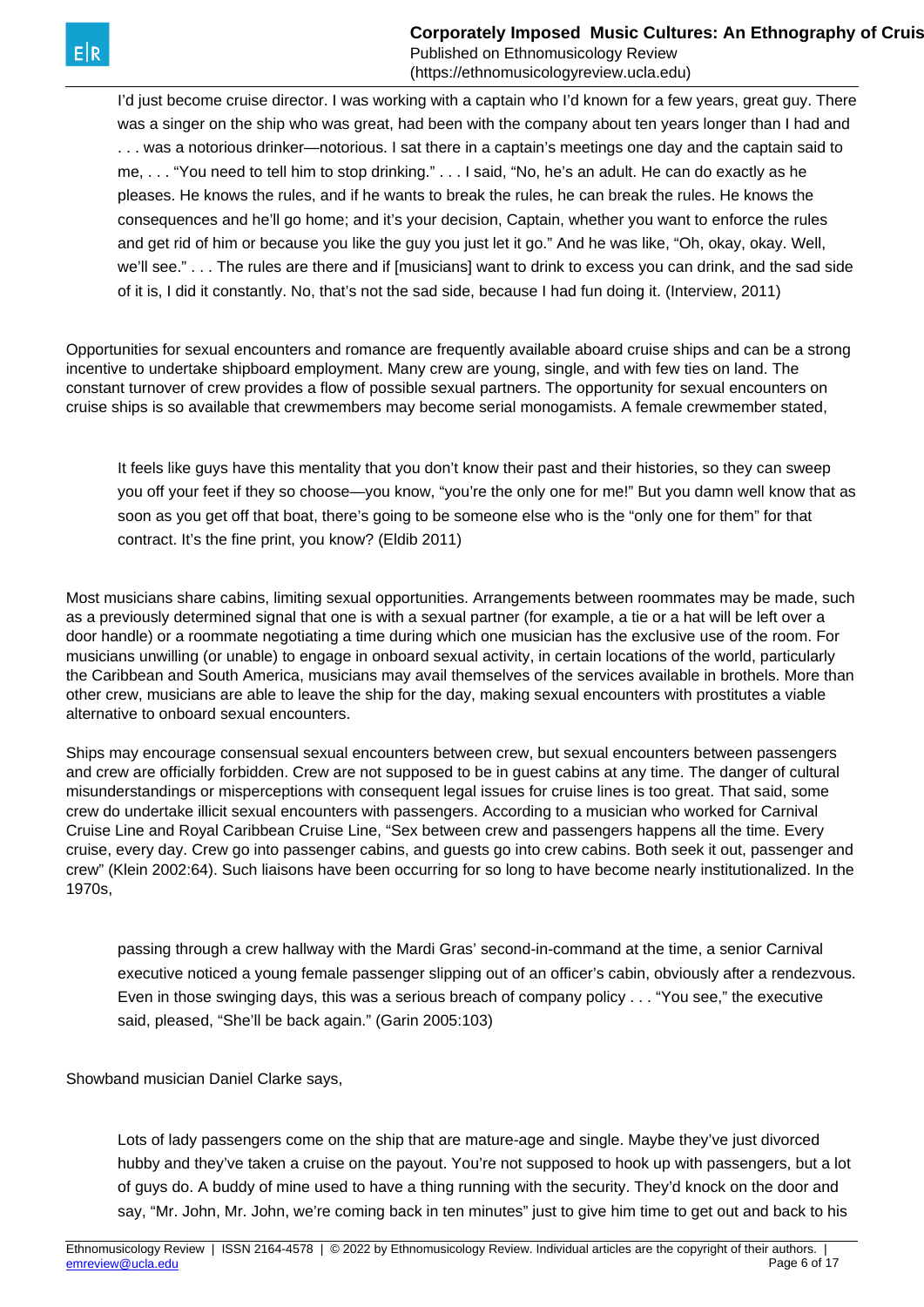

cabin. (Interview, 2011)

Generally, the showband's relationship with fellow performers is warm, except sometimes towards guest entertainers. Guest entertainers receive large salaries and have shorter contracts and vastly greater privileges than showband musicians, sometimes without the essential musical talent that defines and socially ranks showband musicians. Guest entertainers, on the other hand, can perceive showband musicians as jealous, negative, and complaining. There is some truth to both of these perceptions.

Due to the social status derived from musical ability, talented guest entertainers establish a certain respect among musicians. These performers are lauded for several virtues: short rehearsals, superior charts, acceptable responses from the audiences, and the rare privilege of a night off (if the performer does not need the showband). In some cases, when an act may not be as entertaining as other acts, showband musicians may still support them if they are perceived as good musicians and respectful of the talents of the band. Other guest entertainers are despised among the showband musicians as weak performers with bad charts, who are perceived as using the showband to make themselves look good. Showband musician Joshua Davies reported,

The feelings of the showband vary quite dramatically towards the entertainers. This depends a great deal on the quality and attitude of both parties. Although I can recall perhaps a dozen entertainers whose shows were of high quality, many were not, and there is a certain amount of resentment in playing for people who seem to have a lower skill set than the band who earn significantly more than you. One such example to me was performing the show of a saxophone player of considerably lower standard than myself. (Interview, 2011)

The social ability of guest entertainers is also important. A weak or unmusical guest entertainer who buys the band a round of drinks after the show to show their appreciation may get a certain grudging respect. However, guest entertainers less than pleasant in their dealings with the band create antipathy among the musicians. This hostility can manifest itself in various ways. A musician may simply play the chart as written (known as "phoning in" a performance) rather than "stepping up to the plate" and playing to the best of one's ability. They may have a few drinks before the main show rather than waiting until afterwards. They may not smile on stage. Joshua Davies notes,

The great guest entertainers . . . tended more to galvanise the band both on and off the stage, socialising and endearing themselves to the musicians so they wished to perform to their best for these entertainers, who had become their friends. Some entertainers had significant egos, and, in line with most musicians, this is a defense mechanism for their own flaws. In the same way that when I have met Phil Woods, Branford Marsalis, Bob Mintzer, etc., they have not been bitchy, only encouraging. . . . The "bitter and egotistical" kind of guest entertainer is, however, more common on the whole, and the better ones more of a rarity. (Interview, 2011)

One guest entertainer in particular, asked showband musician Daniel Jackson to write some charts for him in 2005. According to Jackson, the payment offered was a case of beer (which would cost twenty-four dollars as opposed to the standard price of \$150 per arrangement). When Jackson declined, the guest entertainer grew hostile and said, "Well, it's getting late. You know, I think I'll have a sleep in tomorrow morning. Enjoy your boat drill, boys," crudely rubbing his higher status in the musicians' faces. For many years after that, whenever this particular entertainer played with musicians who knew the story, there was a certain sullenness about the band (Interview, 2011).

#### **Performances, Repertoire, and Spaces**

Within the themed cruise entertainment product, venues, as the subencapsulators of the musical experience of the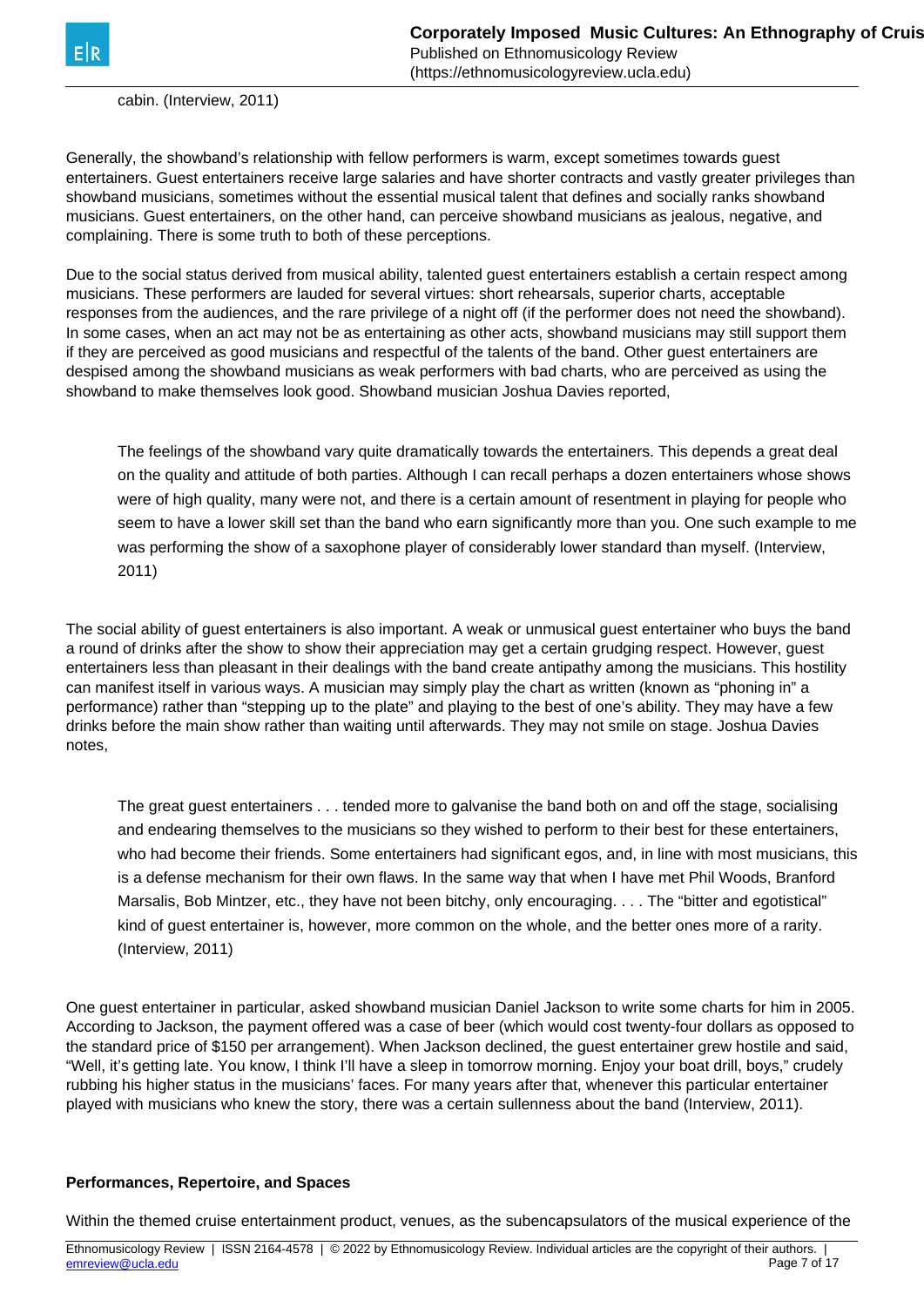<span id="page-7-0"></span>cruise ship, deserve specific consideration. Vision has long been held to be of significance within in tourism studies (Gillespie 2006; Scarles 2009; Urry 1990; Urry and Larsen 2011), although in recent years other senses have come under scrutiny (Pine and Gilmore 2011; Schofield 2009; Brambilla et al. 2007; Everett 2008; Dann and Jacobsen 2003; Hall and Sharples 2003; Hjalager and Richards 2002). Venues contextualize and physically situate performances utilizing physical and arising aural signs to convey the particular theme of the performance.

Specifically, cruise ship venues are designed to create interaction between the audience and performers. Michael S. Minor et al. note, "The spatial layout and functionality aspects [of performance venues] are of high importance for the service encounter due to the purposeful nature of the service encounter" (2004:10). The design and functioning of a performance space directly affects patrons' enjoyment of musical performance, and this is nowhere more evident than aboard cruise ships. Onboard theatres and performance spaces are designed with care and consideration. Seats in theatres are usually comfortable, and venue sizes are appropriate to traffic and audience sizes. Often they are themed to the point of becoming fantasies of their genre (Cashman 2013a).

Physical factors uniquely impact upon the design and experience of performing in cruise ship venues. Due to the ever-present possibility of violent movement on cruise ships, chairs in theatres are usually immobile, unable to be moved at a passenger's whim. From a safety and venue management viewpoint, sudden ship movement cannot be permitted to scatter chairs. Large internal spaces such as the theatre weaken the physical structure of the ship and require large support columns running from the ceiling to the floor, supporting the weight of the upper decks. Such columns can create sightline issues, and venues must be carefully designed to allow the areas behind these columns to be free of seats. Cruise lines construct their entertainment to be inclusive and powerful. Jack Alexander, the previously quoted cruise director, notes that guests must be physically close to the performer; as he says, "up close and personal with the drum kit" (Interview, 2011) Venues are thus designed with little space between the performers and audience, encouraging interaction.[6](#page-7-0) 

### The Evening Show

The evening show is different from other performances. One important goal of most onboard performances is to attract guests into a venue where they are encouraged to consume alcohol, the second-biggest onboard revenue stream (Becker 2006). However, at the evening production show, guest alcohol consumption occurs only marginally; the musical performance is of primary import, and socialization among guests secondary (the reverse to most shipboard performances). Evening shows exist to provide a focus for shipboard entertainment and to prevent guests, as much as possible, from retiring for the night.

The most typical performance space for showband musicians is the theatre, a venue that forms a representation of an opulent land-based theatre including semiotic signals for high social class and theatricality. The theatre aboard Cunard's RMS Queen Mary 2 is typical of the cruise ship theatre. The large thrust stage reduces the distance between the performer and audience, encouraging interaction despite the barrier of the high stage. The showband may be placed at the front of the stage in a pit that can be raised or lowered, or (more typically) at the back of the stage. The red hues of the decor and the chandelier above the stage area encourage the perception of the theatre as a special place associated with luxury, high class, and expense.

Production shows are themed choreo-musical performances performed by the onboard cast and showband. They are described as "Vegas-style" (Gulliksen 2008; Wood 2004) or "flesh-and-feathers" (Dickinson and Vladimir 2008:59), but are carefully sanitized to remove anything that may cause offense. Blandness and "cheesiness" are criticisms often levelled at cruise ship entertainment (Minarcek 2011; Ritzer 2010; Clemence 2012). As a single production show is typically performed twice on its designated night to the necessarily broad demographic of guests, production shows need to be of wide appeal and devoid of anything offensive. The latter is dealt with by careful implementation and a general lack of dialogue in shows. The former is dealt with by careful matching of production show themes to the guest demographic.

Theming a production show permits guests to easily contextualize the production show before they have seen it, and the theme is usually clearly identified in the title of the show as well as the onboard advertising; thus, Princess's Motor City is about Motown, Carnival's X-Treme Country performs country music, and Cunard's Zing Went the Strings is about music sung by Judy Garland. Based on the responses of interviewed showband musicians, by far the most common themes revolve around western popular music. Other themes that are significant include musical theatre, jazz, western dance, and film—themes that are somewhat more esoteric, but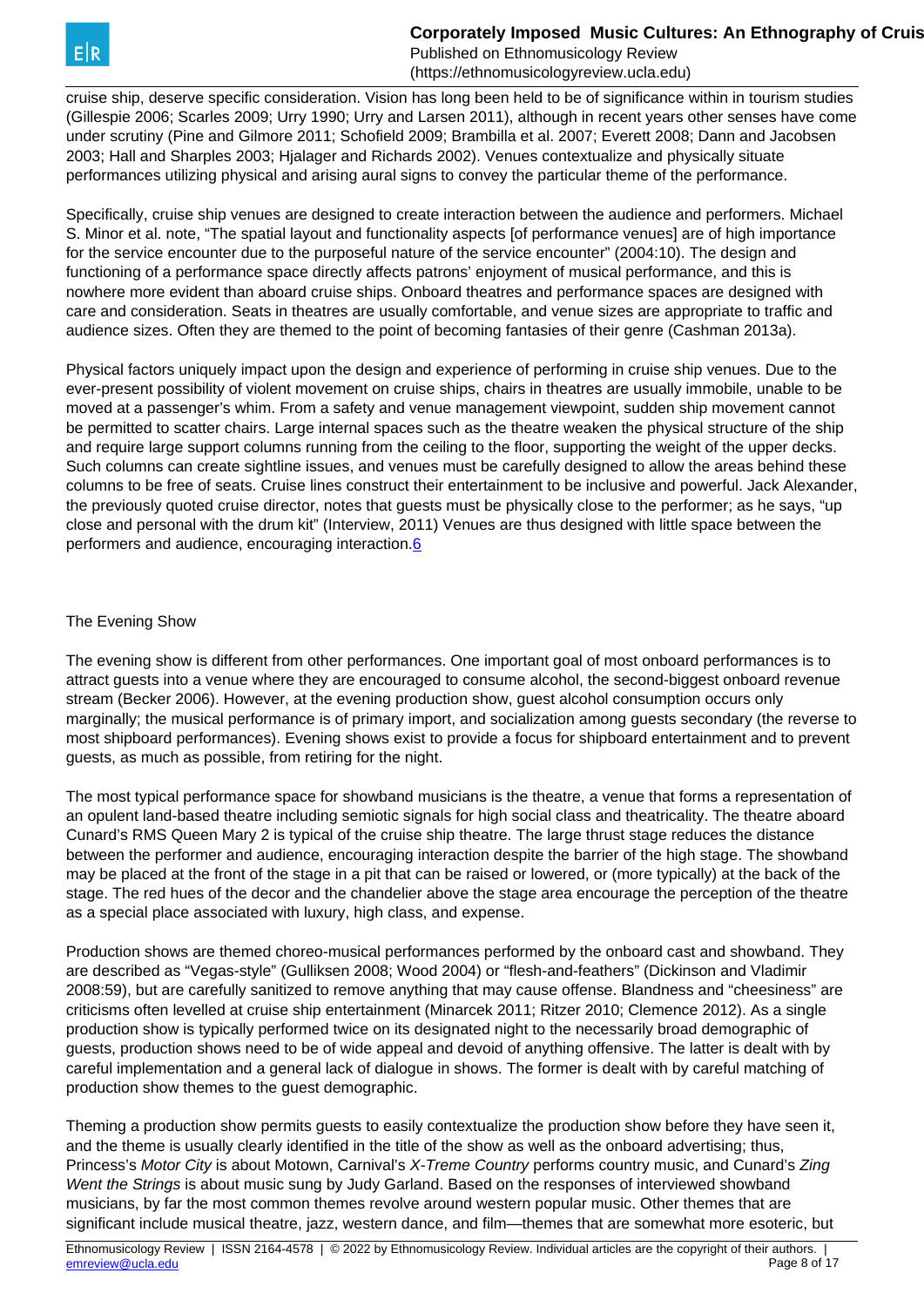

certainly of broad interest. Only one musician reported a production show that explicitly addressed world music cultures, and it involved a world tour in popular music; France was represented by a can-can, Italy by Dean Martin's Mambo Italiano, and so forth.

In a time frame of forty-five to sixty minutes, a production show needs to present a musical representation of the theme. Necessarily, this involves a sampling of a large number of songs from the genre. P&O UK's production manager Michael Bee says his production shows "are very punchy, very bright, very fast moving." Audiences weaned on television programs such as The X Factor and Strictly Come Dancing are "used to seeing shortened numbers, medleys, and a lot of visual stimulation" (Quinn 2011:22). These techniques are used to sample large numbers of songs very quickly; for example, the Supremes medley in Motor City contains eight different songs sung by The Supremes.

The production show is currently changing. Royal Caribbean has replaced production shows on its larger ships with trimmed Broadway musicals such as Chicago, Hairspray, and Saturday Night Fever. Further, the showband's role in the production show is declining. Several lines now use pre-recorded backing tracks. Some musicians report having to mime production shows, reducing their role from specialist performers to instrument holders.

The guest entertainer show focuses attention on a particular cabaret entertainer who is contracted for a period of time, which may be as short as a few days. The guest entertainer provides arrangements, which are rehearsed in the afternoon. The show itself is performed twice in the evening. The repertoire chosen by the singer should be familiar and entertaining. Songs are chosen for one of the following reasons:

- To showcase the talents of the performers: a pianist may choose an overly technical but accessible work, such as Liberace's "Bumble Boogie," to showcase their technical ability. A singer may sing a "pattersong" far too fast to demonstrate their talent.
- To form a bond with the audience: the relationship between the performer and audience is important, and the performer must be liked. Thus, singing a song with which the audience is familiar and likes will assist that relationship.
- To affirm the audience's appraisal of them as significant artists: a singer may sing songs from the shows they have performed on Broadway or in the West End.

Helen Lewis, a guest entertainer says,

My goal is very simply (on a cruise ship) to keep them interested, involved, and awake! My rule of thumb generally is to do a mixture of songs they know and comedy songs. Maybe occasionally you can throw in an unknown number, but only if it's extraordinary and there's an interesting story behind it. I think we all use "the tricks" too—picking songs with big and long notes at the end and also pattersongs sung at ridiculously fast tempos. (Interview, 2011)

When evening shows go wrong, they go very wrong. I performed in a comedian's show in an onboard 1100-seat theatre and, because of the perceived old-fashioned show, there were perhaps twenty guests by the end. As the pianist, I was forward of the orchestra, and I watched guests streaming out the exits after perhaps ten minutes. This was a potential disaster for the line, as there were now eleven hundred disgruntled guests onboard who were possibly heading back to their cabins. The show had failed to engage the audience, an essential aspect of cruise ship entertainment.

Evening shows are significant onboard events. As they are designed to engage guests and prevent them from retiring for the night, both types, the production show and guest entertainer show, must be engaging and not overly taxing on audiences. They must be energetic and uplifting, and place guests in a good frame of mind to go out and enjoy the amenities of the ship, even when they are tired from a day in port.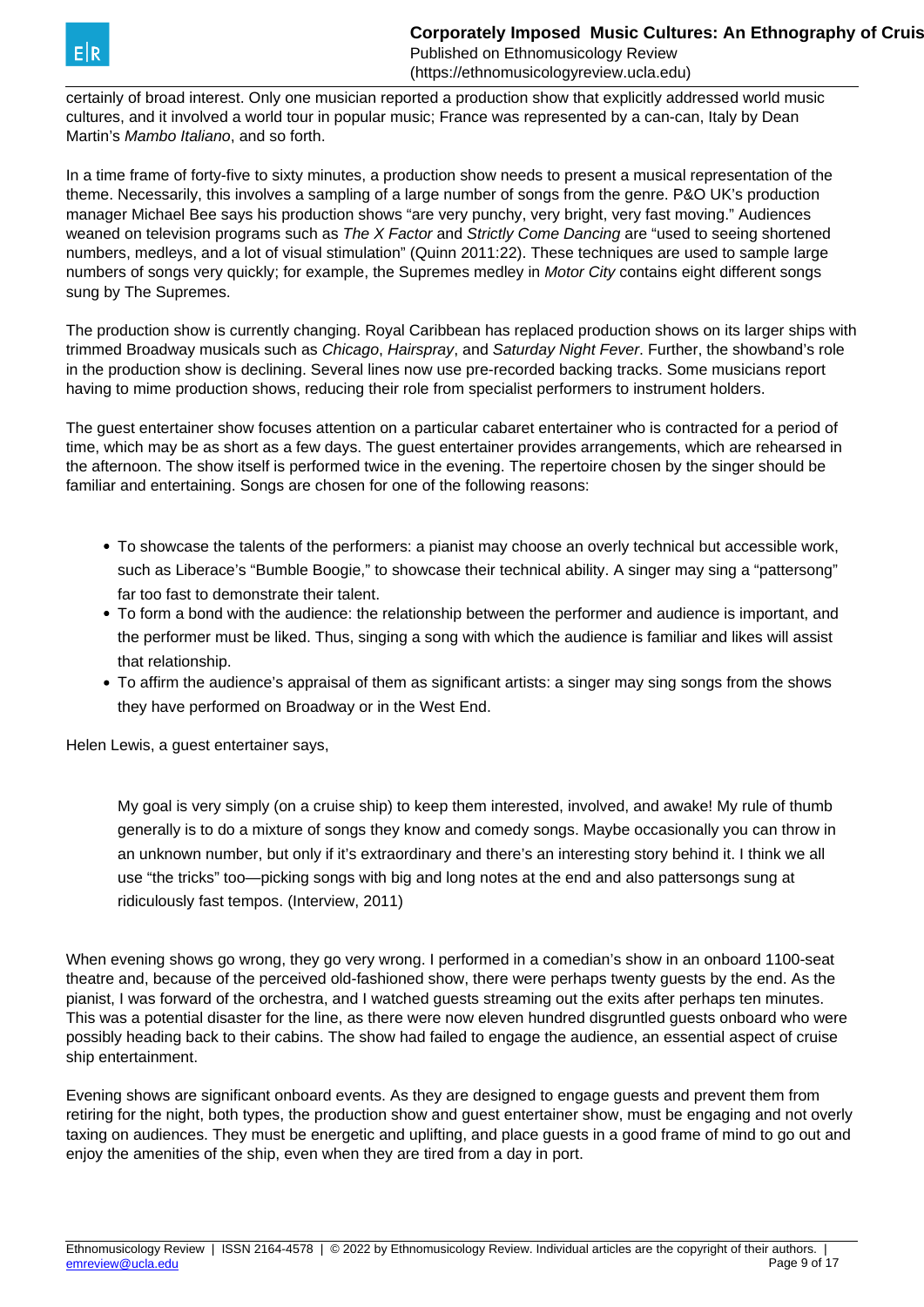

### Ballroom Dance

Music to accompany the social and choreographic practice of ballroom dance forms a significant musical repertory performed by showbands. This music is arranged and performed to accompany ballroom dancing, images of which are strongly associated with pre-war passenger shipping. Cunard vessels contain a second showband (known as the "Queens Room Orchestra" that performs this music in a designated ballroom, but most lines co-opt the showband for this role, performing once or twice per cruise in a shipboard venue that has a dance floor.

Venues for ballroom dancing contain a bandstand and seating, but also a dance floor between the audience and band. The onboard ballroom descends from earlier steamship ballrooms, which were themselves recreations of hotel ballrooms of the 1910s and 1920s. As such, modern ballrooms reference these earlier shipboard ballrooms, attempting to recreate the glamour of earlier shipping. They are luxurious and opulent and focus attention on the dancers rather than the musicians; however, they are also increasingly rare on cruise ships.

Onboard ballroom repertoire reflects traditional ballroom dance repertoire and is commonly drawn from popular music of the swing era, though examples drawn from earlier or more recent music are not necessarily excluded as long as they meet the demands of dancers. Cruise ships collect large numbers of arrangements to permit ballroom dancing. One such collection of dance music, called the Princess Dance Book, used across the Princess fleet, contains 155 arrangements covering the ten official styles of international ballroom and Latin standard dance. The vast majority of these arrangements are by a few arrangers, including Dave Wolpe (a Florida-based arranger who contributed more than half the charts), Dan Higgins, Rusty Dedrick, and Tom Kubis.

### Other Performances

Showband musicians are employed to be versatile, equally able to sightread and improvise, and to temporarily adopt the role of an ensemble or soloist. Such performances may provide an additional performance of a type that exists onboard, or may provide an addition to onboard offerings. In the former instance, such performances may provide additional offerings to the shipboard entertainment schedule, performing small-ensemble jazz in a cruise ship that already has a jazz ensemble onboard, or performing a cocktail piano set additional to that performed by the soloists. While these may vary the original onboard offering (by the addition of horns to a jazz set usually performed by a piano trio, for example), they replicate the purpose of the original set. Showbands are typically jazz-centred ensembles and perform rock—even the tame rock provided on cruise ships—with difficulty. In the case of a small cruise ship the showband may form the defacto ensemble, providing all onboard music. Even in large ships with a range of performers, the showband can be required to provide special shows. In the author's experience, the showband of the Grand Princess in 2007 was obliged to play popular representations of traditional jazz when leaving New Orleans.

It is important that all such performances are accessible. A shipboard jazz performance, for example, caters to the touristic and popular culture image of the jazz band at sea and provides high-class popular cultural signifiers. However, it tends to be conservative rather than innovative and may include traditional swing works from the 1930s and 1940s, such as "Satin Doll," "Don't Get Around Much Any More" and "Take the A Train." Guests attending a performance will be comfortable with such jazz standards. Musicians, however, often prefer to perform 1950s and 1960s jazz or 1970s jazz-rock, which is of more interest to them. Such jazz-influenced performances conflict with the desires of the audience for listenable tunes that stay in the background. Songs that merge rock or funk beats with a strong melody (such as "Sidewinder" and "Cantaloupe Island") are performed as a compromise. Similarly, tunes that have a strong melody and musically interesting chord progressions (such as "Blue in Green") may be used.

Performances that do not adhere to this rule of accessibility may find themselves at odds with the cruise ship aesthetic. Classical performances, a style that signifies the high-status required by cruise ships but which are less accessible to the guests, has the potential to cause problems. Thus, shipboard classical repertoire is drawn from the popular classical canon for that instrument with an emphasis on popular classics. A harp may perform Pachelbel's Canon, or a pianist may perform Chopin's Op. 9/2 Nocturne or the first movement of Beethoven's Moonlight Sonata. However, the illusion of performing classical music is more important and acceptable than the reality. Joshua Davies recounted the following story: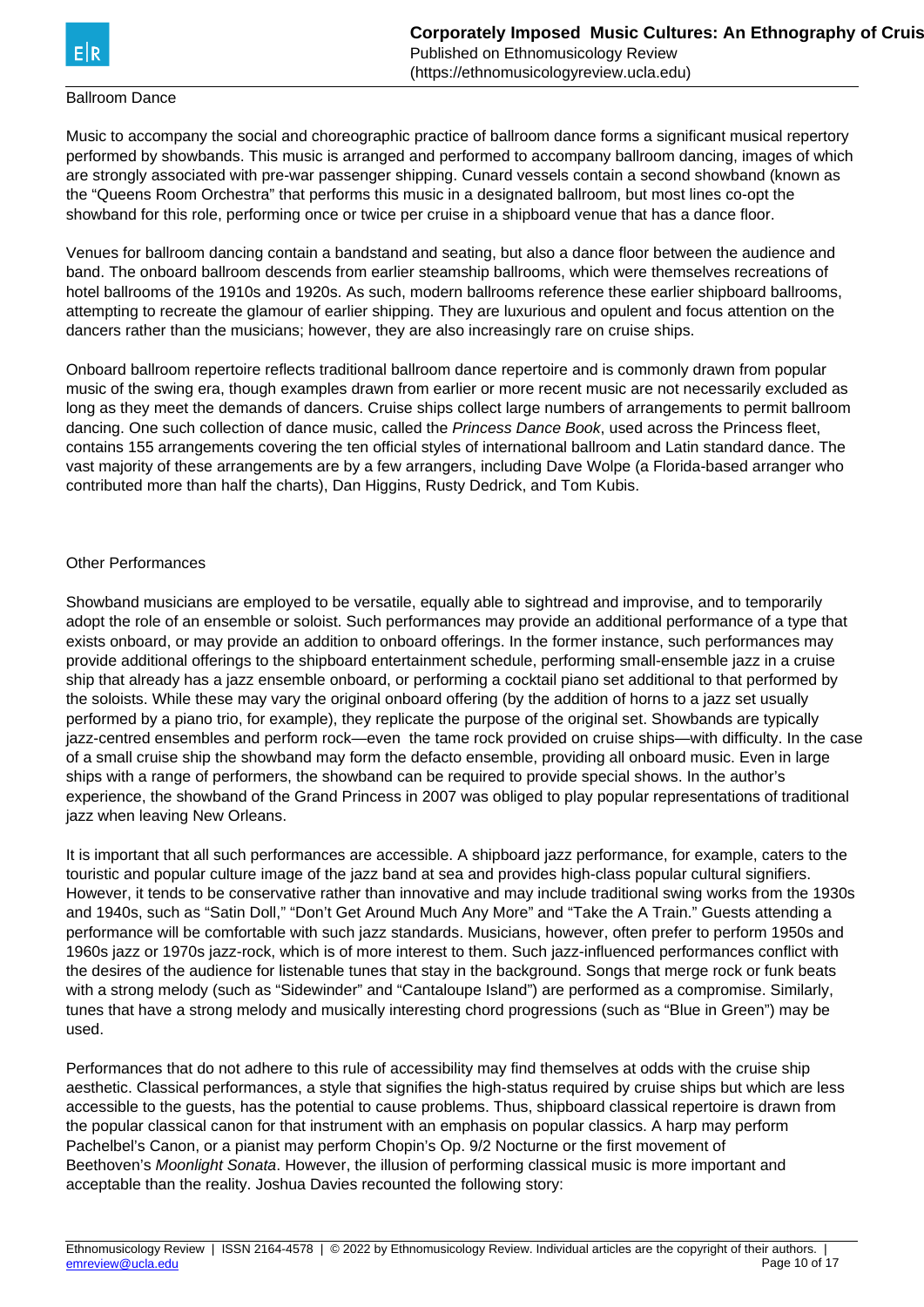<span id="page-10-0"></span>When I was on the Star Princess . . . we had a classical piano player come on in Europe who was a guy called [name redacted], and he was world class. Carnegie Hall piano player, did concertos with theNew York Philharmonic, had CDs out under his name. And he did a beautiful recital where he played pieces by Liszt and Chopin. He even tried to dumb down his products by doing some Gershwin. He told the story about when Gershwin was interviewing for Porgy and Bess, that the first singer came in and sang "you say potayto and I say potayto, you say tomayto and I say tomayto," (laughs). So he really tried. But he got fired that evening because people just walked out of his show. The piano player in the orchestra and myself knew the level of this guy, having spoken to him earlier in the cruise. So we went to the second show, bought a bottle of wine and just sat a couple of rows from the front. Be the time we got to the end, everyone else had left. I'm not exaggerating, literally, by the end of it, only the two of us were sat there, listening to the best pianist I've ever heard. (Interview, 2011)

Other musicians recounted several similar stories. Cruise ship guests are interested in the fabrication of classical music culture, rather than the reality.

Showband performances outside the ballroom and theatre may take place in any venue on a ship. Often they occur in permanent venues such as onboard bars or the atrium. Sometimes they take place in temporarily adopted venues, such as on the lido deck. However, showband performances are more general than others, which are typically related to a particular genre, and so rarely occur in themed venues[.7](#page-10-0)

#### Performances of Music of Destination

While musicians have limited opportunities to stray from the repertoire associated with the constructed and cocooned onboard culture, they do occasionally reference the cruise ship's destinations by the performance of popular music that is associated with the destination. More unusual destinations, with a greater sense of exoticism such as Hong Kong or Mumbai, are more likely to be referenced than more typical cruise destinations such as the Alaskan inside passage or Acapulco.

The showband occasionally references the destination of the cruiseship, albeit in a westernized and popular manner. When performing music for ballroom dance, a showband may play a popular and recognizable song strongly associated with the destination, such as a cha-cha version of "Istanbul (Not Constantinople)" the night before arriving in Turkey, or a quickstep version of "Waltzing Matilda" before arrival in Sydney. When I was performing on a ship out of New Orleans, during sailaway the band would attempt to portray traditional New Orleans jazz through the performance of Dixieland tunes before reverting to the standard repertoire with which we were more comfortable. Such performances are popular representations of the destination best understood within the dominant western culture of cruise ships.

Onboard performances other than those by the showband can represent a fetishized "exotic" culture, but these too are typically drawn from musical styles already popular in western musical cultures. For example, many ships carry a "Caribbean" band. While the performers are usually Caribbean islanders, the repertoire performed by these bands incorporates Caribbean music made famous in the west over the last fifty or so years (Cashman and Hayward 2013). Calypso and 1960s reggae is more common than more recent genres such as dancehall and reggae fusion. These performances, typically occurring beside the pool in the afternoon of a sea day, are constructed to represent "exoticism" and "island culture" rather than local Caribbean culture.

On rare occasions a ship may be in a particularly exotic and unusual port such as Tahiti or Buenos Aires, a place where passengers may require a closer (if mediated) encounter with local culture. Choreomusical performances may take place as part of local tours, or (if the ship is overnighting, itself a rare occurrence, or sailing late), a "local show" may be performed onboard. These performances involving local performers need to be, in the words of one cruise director, "classy and colourful" (Logan 2011) rather than representative, an approach to touristic cultural portrayal that Linnekin describes as the "Reader's Digest approach" (1997:232).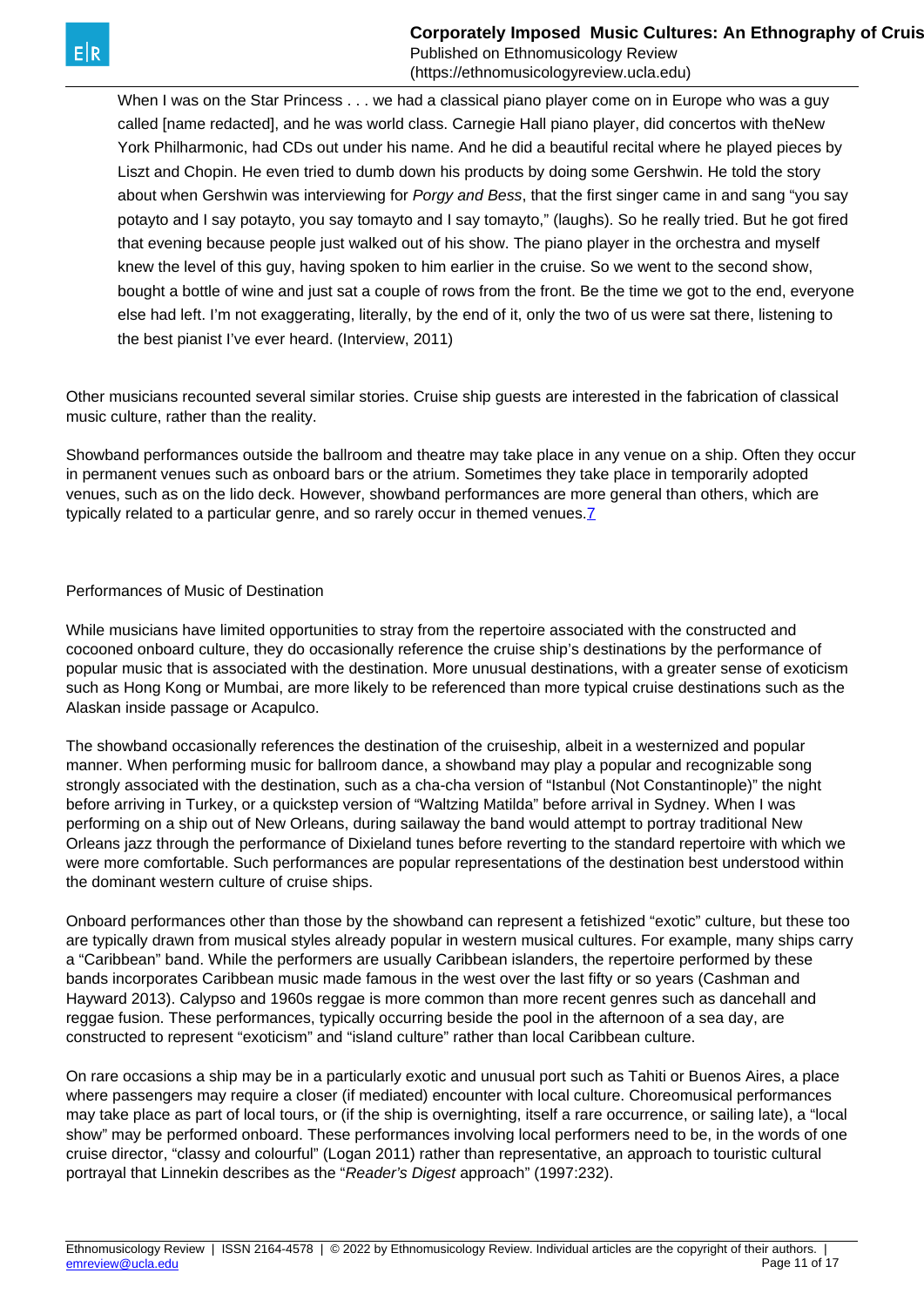### <span id="page-11-0"></span>**Material Culture**

Physical objects on cruise ships used for musical purposes are divided into objects directly used in the process of and in response to musical performance (designated musical objects) and those used indirectly (non-musical objects). The provision of instruments varies by instrument. If instruments are portable enough, musicians supply them; this group includes horn players, guitarists and electric bass players. However, ships always supply pianos, keyboards, and drum kits due to their impracticality as luggage, and they may also supply upright basses. However, this can result in performance on old and poorly maintained instruments. Drummers often choose to bring their own cymbals, as ship-provided cymbals are usually very poor quality due to shipboard economic priorities and occasional contact with sea air. The decision between playing a known instrument that musicians have to transport themselves and playing an unknown instrument that makes for an unpleasant performance is a difficult one for musicians, but one that is usually made by cruise lines.

The problem is exacerbated for pianists, who are at the mercy of large and heavy shipboard instruments, and is compounded by cruise lines regarding pianos less as musical instruments and more as pieces of furniture imbued with semiotic meaning. Most modern ships are equipped with Kawai or Yamaha mid-size grand pianos in performance venues. The constant motion of the ship causes shipboard pianos to go out of tune more quickly than land-based pianos; however, maintenance can be haphazard as pianos are maintained in turnaround ports at the request of the musical director, and in some parts of the world it can be hard to find competent piano tuners. Out-of-tune pianos are consequently endemic on cruise ships. Static pianos are held in place by piano chucks that are attached to the floor of the ship. Stage pianos that must be moved are held in place only by the friction of the locked wheels of the piano trolley.[8](#page-11-0) Ship designers place grand pianos for their visual properties as much as or more than their musical properties. A pianist in a tuxedo playing a beautiful, shiny, black piano is an important image for cruise ships. Some pianos are placed for visual reasons rather than performance and are rarely played. Performance on poorly maintained and poorly placed instruments can make quality performance difficult.

Musical notations form another designated musical artifact. Showbands, formal dance bands, and classical ensembles all use notated music. Charts are typically provided by the cruise line or by the leader of the ensemble. Charts used by the showband are usually stored in large black folders in a central location, and are the responsibility of the individual musician. Production show charts remain in order from one show to the next, allowing the musicians to quickly turn to the next chart. Dance-set charts are usually maintained in alphabetical order and are "pulled," (or physically ordered so as to allow uninterrupted accessibility to arrangements in the correct order) before playing, a process that may take fifteen minutes. After the performance, these are carefully replaced in the folder in the correct order. Besides the instruments, these notations form the most important physical artifacts for musicians.

The amount of performance space required on the bandstand varies from player to player. Pianists, drummers, and keyboardists need the most space with their large instruments. Bass players, guitarists, and trumpeters have a relatively small "footprint." Trombonists need space in front to allow for the slide, and saxophonists need both space in front to hold their instruments, and space to the side to place their doubles. Onboard sound and lighting equipment are important to cruise ship musicians who wish to be heard over the guest conversation. Even relatively small venues such as Carnival's piano lounge will have a built-in entertainment system. Performance spaces and equipment must also be designed so as not to affect the ship's buoyancy (Dickinson and Vladimir 2008:54).

# **Conclusion**

At the start of this paper, I argued that cruise tourism (as other forms of post-tourism) utilizes a different model of touristic engagement; unlike many other forms of leisure tourism, the cruise industry does not seek to construct a representation of the destination. To a large extent, it rejects the destination and constructs a play area within which tourists engage in a constructed manner. To Robert E. Wood (2004), cruise ships form a deterritorialized destination, one that has had all traces of actual physical and cultural location excised, designed to focus guests' attention on the ship rather than the destinations, and encourage guests to consume, and creating, in George Ritzer's words, "cathedrals of consumption" (2010:9).<sup>9</sup> The cruise ship experience does not reflect reality, but creates a hyperreality that, more than distorting the cultures through which the ship travels, attempts to sanitise and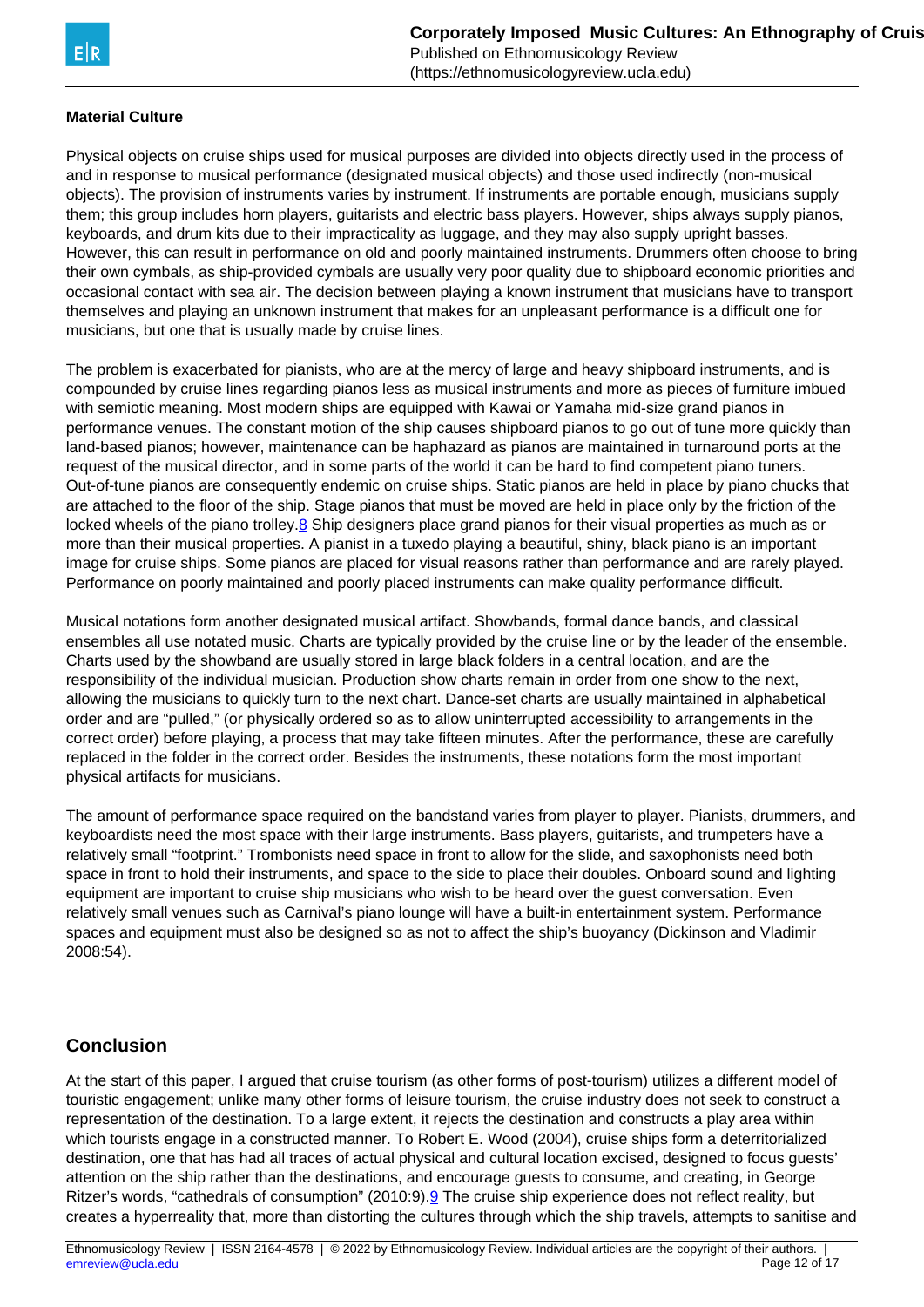

expunge them from the ship. The vessel forms a barrier that separates tourists from the physical and cultural environments through which they travel.

Onboard musical performance colludes in this cocooning, constructing a homogenized and bland western music culture, and enveloping guests in the familiar and western rather than the different and local. Musical performances are typically by musicians of western nationalities performing cosmopolitan western popular music. This is particularly so with the showbands, which, made up of predominantly of American, Canadian, British, and Australian musicians, present the carefully managed production and guest entertainer shows.

In a recent study of tourist motivation for undertaking a cruise, Hung and Petrick (2011) found that the most important reasons cited were self-esteem and social recognition (e.g., "I cruise to do something that impresses others"). Learning and discovery (e.g., "I cruise to experience other cultures") were much further down the list. Within this motivation lies the key to understanding the postmodern tourism product of cruise ship music. The cruise industry demographic wishes to be pampered and to retreat from daily life in the context of a safe vacation, albeit one that is seen by others as exotic. The cruise industry responds to this need by providing huge mobile holiday resorts that cruise between exotic destinations with which cruise guests need not actually engage. Instead, tourists experience a relaxing, undemanding, and fun entertainment product in an encapsulated and fabricated environment rather than a mediated cultural encounter. Guests that engage more exclusively with this onboard experience—which includes live musical performances—are more likely to spend larger amounts of money and contribute to the profitability and success of the cruise industry.

### **References**

Appadurai, Arjun. 1990. "Disjuncture and Difference in the Global Cultural Economy." In Global Culture Nationalism, Globalization, and Modernity, edited by Mike Featherstone, 295-310. London: Sage Publications.

Australian Bureau of Statistics. 2007. "4102.0 Australian Social Trends, 2007."Accessed August 7, 2014, http://www.abs.gov.au/AUSSTATS/abs@nsf/0/FFEDA0779C20049DCA257320C00207383?opendocument.

Becker, Bill. 2006. "Onboard Revenue Takes Centre Stage." International Cruise & Ferry Review October:17-18.

Berger, Arthur Asa. 2004. Ocean Travel and Cruising: A Cultural Analysis. New York: Haworth Hospitality Press.

- 2011. "Tourism as a Postmodern Semiotic Activity." Semiotica 183:105-119.

Boorstin, Daniel J. 1961. The Image: A Guide to Pseudo-Events in America. New York: Harper and Row.

Brambilla, Giovanni, Leda De Gregorio, Luigi Maffei, Zerhan Yuksel Can, and Asli Ozcevik. 2007. "Comparison of the Soundscape in the Historical Centres of Istanbul and Naples." INTER-NOISE and NOISE-CON Congress and Conference Proceedings, InterNoise07:2885-2892.

Carson, Charles. 2004. "'Whole New Worlds': Music and the Disney Theme Park Experience." Ethnomusicology Forum 13(2):228-235.

Cashman, David W. 2011. "Tahitian Choreo-Musical Performance on Cruise Ships: Staged Authenticity and Postmodern Tourism." Paper presented at the Seventh International Small Islands Cultures Conference, Airlie Beach, Queensland.

-. 2013a. "Fabricating Space: Postmodern Popular Music Performance Venues on Cruise Ships." Popular Entertainment Studies 4(2):92-110.

———. 2013b. "Skimming the Surface." Shima: The International Journal of Research into Island Cultures 7(2):1-12.

-. 2014. "Brass Bands, Icebergs and Jazz: Music on Passenger Shipping 1880-1939." *Journal of Tourism*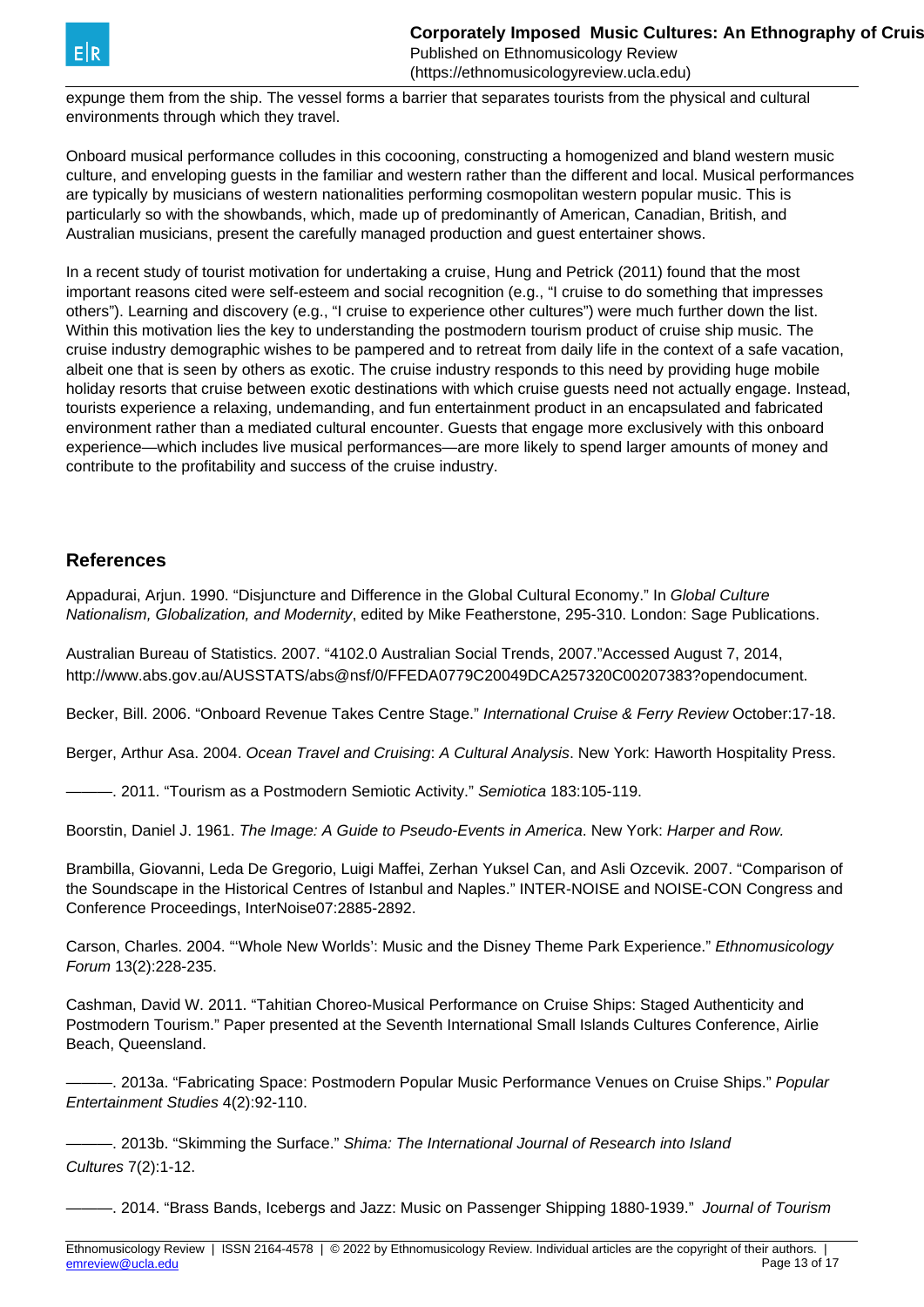#### History. 6(1):1-15.

———, and Philip Hayward. 2013. "The Golden Fleece: Music and Cruise Ship Tourism." In The Globalization of Musics in Transit: Music, Migration, and Tourism, edited by Simone Krüger and Ruxandra Trandafoiu, 101-114. New York: Routledge.

Chardon, J. P. 1992. "Maritime Cruises in the Caribbean." Commission on Marine Geography, International Geographical Union XXVII<sup>th</sup> World Congress, Washington, DC.

Clemence, Sara. 2012. "Why Fly?: Crossing the Atlantic on the Queen Mary 2 is Far MoreCivilized than Traveling by Plane." Wall Street Journal, June 30.

Cohen, Erik. 1979. "A Phenomenology of Tourist Experiences." Sociology 13(2):179-201.

Culler, Jonathan. 1981. "Semiotics of Tourism." American Journal of Semiotics 1(1-2):127-140.

Dann, Graham, and Jens Kristian Steen Jacobsen. 2003. "Tourism Smellscapes." Tourism Geographies 5(1):3-25.

Deleuze, Gilles, and Félix Guattari. 1972. L'anti-œdipe: Capitalisme et schizophrénie. Paris: Éditions de Minuit.

Dickinson, Bob, and Andy Vladimir. 2008. Selling the Sea: An Inside Look at the CruiseIndustry. 2<sup>nd</sup> ed. New York: Wiley.

Eco, Umberto. 1986. Travels in Hyperreality. San Diego: Harcourt Brace Jovanovich.

Eldib, Hasi. 2011. Ships. Documentary.

Everett, Sally. 2008. "Beyond the Visual Gaze? The Pursuit of an Embodied Experience through Food Tourism." Tourist Studies 8(3):337-358.

Feifer, Maxine. 1985. Going Places: The Ways of the Tourist from Imperial Rome to the Present Day. London: MacMillan.

Frow, John. 1990. "Tourism and the Semiotics of Nostalgia." In Framing the Sign: Criticism and Its Institutions, edited by Jonathan Culler, 153-67. Norman: University of Oklahoma Press.

Garin, Kristoffer A. 2005. Devils on the Deep Blue Sea: The Dreams, Schemes and Showdowns that Built America's Cruise-Ship Empires. New York: Viking.

Gibson, Philip. 2008. "Cruising in the 21st Century: Who Works While Others Play?" International Journal of Hospitality Management 27(1):42-52.

Gillespie, Alex. 2006. "Tourist Photography and the Reverse Gaze." Ethos 34(3):343-366.

Gulliksen, Vance. 2008. "The Cruise Industry." Society 45(4):342-344.

Hall, C. Michael, and Liz Sharples. 2003. "The Consumption of Experiences or the Experience of Consumption? An Introduction to the Tourism of Taste." In Food Tourism Around the World: Development, Management, and Markets, edited by Colin Michael Hall, Liz Sharples, Richard Mitchell, Niki Macionis, and Brock Cambourne, 1-24. Amsterdam: Butterworth-Heinemann.

Hayward, Philip. 2012. "Aquapelagos and Aquapelagic Assemblages." Shima: The International Journal of Research into Island Cultures 6(2):1-14.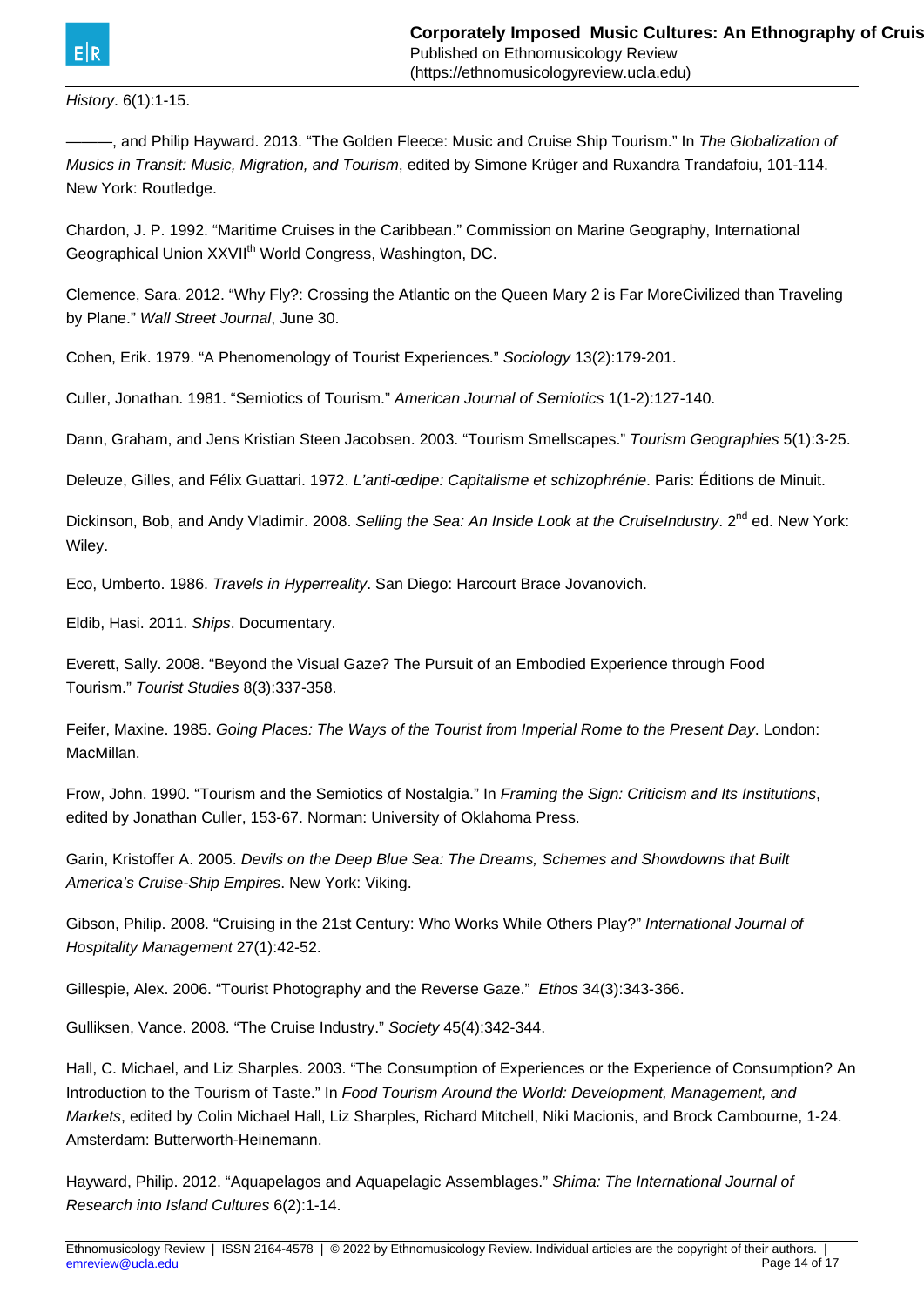

Hjalager, Anne-Mette, and Greg Richards. 2002. Tourism and Gastronomy. London: Routledge.

Huang, Jue, and Cathy H.C. Hsu. 2009. "Interaction Among Fellow Cruise Passengers: Diverse Experiences and Impacts." Journal of Travel and Tourism Marketing 26(5-6):547-567.

Hung, Kam, and James F Petrick. 2011. "Why Do You Cruise? Exploring the Motivations for Taking Cruise Holidays, and the Construction of a Cruising Motivation Scale." Tourism Management 32(2):386-393.

Jaakson, Reiner. 2004. "Beyond the Tourist Bubble?: Cruiseship Passengers in Port." Annals of Tourism Research 31(1):44-60.

Kirshenblatt-Gimblett, Barbara. 1995. "Theorizing Heritage." Ethnomusicology 39(3):367-380.

Klein, Ross A. 2002. Cruise Ship Blues: The Underside of the Cruise Ship Industry. Gabrioala Island: New Society Publishers.

-. 2005. Cruise Ship Squeeze: The New Pirates of the Seven Seas. Gabrioala Island: New Society Publishers.

Knudsen, Britta Timm, and Anne Marit Waade. 2010. Re-Investing Authenticity: Tourism, Place, and Emotions. Bristol: Channel View Publications.

Kwortnik, Robert J. 2008. "Shipscape Influence on the Leisure Cruise Experience." International Journal of Culture, Tourism, and Hospitality Research 2(4):289-311.

Linnekin, Jocelyn. 1997. "Consuming Cultures: Tourism and the Commoditization of Cultural Identity in the Island Pacific." In Tourism, Ethnicity, and the State in Asian and Pacific Societies, edited by Michel Picard and Robert E. Wood, 215-50. Honolulu: University of Hawai'i Press.

Logan, Jamie. 2011. "Regent Seven Seas Voyager's 2011 World Cruise: Papeete, Tahiti." Same Ship, Different Day. Accessed May 12, 2011.

http://www.sameshipdifferentday.com/2011/regent-seven-seas-voyagers-2011-world-cruise-papeete-tahiti.

Loi, Kim-Ieng, and Woo Gon Kim. 2009. "Macao's Casino Industry: Reinventing Las Vegas in Asia." Cornell Hospitality Quarterly 51(2):268-283.

Loi, Kim-Ieng, and P. L. Pearce. 2008. "Gaming and Entertainment Tourist Destinations:

A World of Similarities and Differences." Tourism Recreation Research 33(2):165-183.

MacCannell, Dean. 1976. The Tourist: A New Theory of the Leisure Class. New York: Schocken Books.

Mastin, David. 2010. "See the World from a Luxurious Cocoon." Daily Post, February 19.

Minarcek, Andrea. 2011. "Cruise Ship Musician." Arthur Frommer's Budget Travel 14(3):24.

Minor, Michael S., Tillmann Wagner, F. J. Brewerton, and Angela Hausman. 2004. "Rock On! An Elementary Model of Customer Satisfaction with Musical Performances." Journal of Services Marketing 18(1):7-18.

Nilsson, Per Åke. 2007. "Cruise Tourism and the New Tourist: The Need for a New Typology?" In Nautical Tourism: Concepts and Issues, edited by Michael Lück, 92-106. Elsmford, NY: Cognizant Communication.

Pachter, Benjamin Jefferson. 2009. "Displaying 'Kapan': Kumidaiko and the Exhibition of Culture at Walt Disney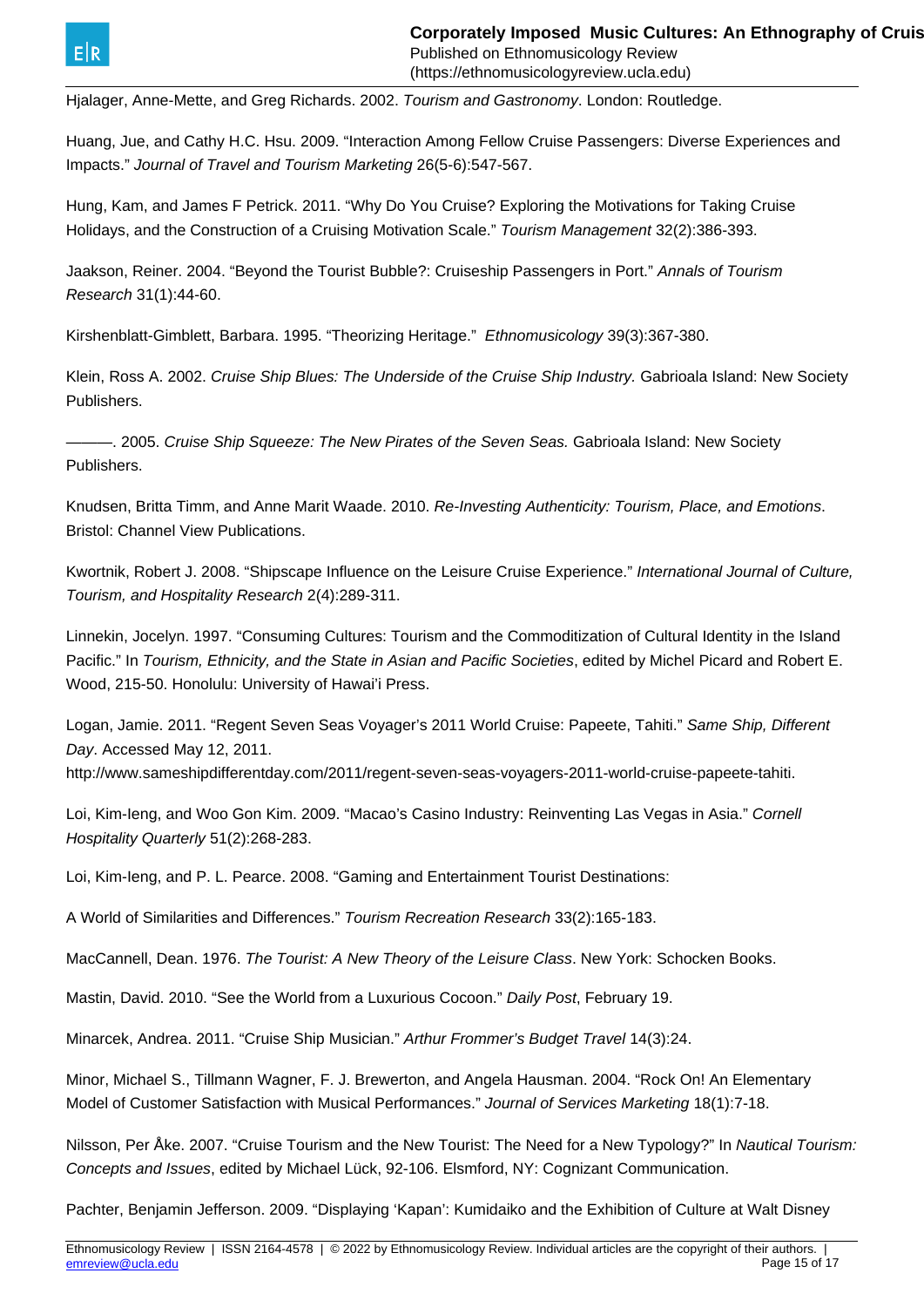<span id="page-15-0"></span>World." Asian Musicology 14:84-124.

Papathanassis, Alexis, and Insa Beckmann. 2011. "Assessing the 'Poverty of Cruise Theory' Hypothesis." Annals of Tourism Research 38(1):153-174.

Pine, B. Joseph, and James H. Gilmore. 2011. The Experience Economy. Boston: Harvard Business Press.

Quinn, M. 2011. "Behind the Headliners." The Stage 22, February 11.

Ritzer, George. 2010. Enchanting a Disenchanted World: Continuity and Change in the Cathedrals of Consumption. Los Angeles: Sage.

Scarles, Caroline. 2009. "Becoming Tourist: Renegotiating the Visual in the Tourist Experience." Environment and Planning D: Society & Space 27(3):465-488.

Schofield, Peter. 2009. "Soft City, Hard Sell: Manchester's Popular Music Soundscape." International Journal of Tourism Policy 2(1):24-36.

U.S. Census Bureau. 2009. "Educational Attainment in the United States: 2009." Accessed August 7, 2011. http://www.census.gov/hhes/socdemo/education/data/cps/2009/tables.html.

Urbain, Jean-Didier. 1986. "Sémiotiques comparées du touriste et du voyageur." Semiotica 58(3-4):269-286.

Urry, John. 1990. The Tourist Gaze. London: Sage.

-, and Jonas Larsen. 2011. The Tourist Gaze 3.0. London: Sage.

Vogel, Michael P., and Cristina Oschmann. 2013. "Cruising Through Liquid Modernity." Tourist Studies 13(1):62-80.

----- 2004. "Kreuzfahrt: Reisen im dreifachen kokon." An Bord 5:17-20.

Wang, Ning. 1999. "Rethinking Authenticity in Tourism Experience." Annals of Tourism Research 26(2):349-370.

Weaver, Adam. 2005. "Spaces of Containment and Revenue Capture: 'Super-Sized' Cruise Ships as Mobile Tourism Enclaves." Tourism Geographies 7(2):165-184.

Wilkinson, Paul F. 1999. "Caribbean Cruise Tourism: Delusion? Illusion?" Tourism Geographies 1(3):261-282.

Wood, Andrew F. 2005. "'What Happens [in Vegas]': Performing the Post-Tourist Flâneur in 'New York' and 'Paris.'" Text and Performance Quarterly 25(4):315-333.

Wood, Robert E. 2000. "Caribbean Cruise Tourism: Globalization at Sea." Annals of Tourism Research 27(2):345-370.

-. 2004. "Cruise Ships: Deterritorialized Destinations." In Tourism and Transport: Issues and Agenda for the New Millenium, edited by Les Lumsdon and Stephen Page, 133-145. Amsterdam: Elsevier.

- [1.](#page-15-0) GRT stands for Gross Register Tonnage, a measure of the permanently enclosed volume of the ship. One GRT is equal to 100 cubic feet (2.83m2).
- [2.](#page-15-0) Between 50 and 80% of guests partake in shore excursions (Klein 2005:93-95). Ocho Rios in Jamaica is one example of a carefully-controlled tourist environment offshore (Garin 2005:276).
- [3.](#page-15-0) It should be noted that some lines, notably Costa Crociere, Iberocruceros, and Croisières de France do cater to non-English speakers. However, they still represent a western culture.
- [4.](#page-15-0) Names given in this article are pseudonymous as requested by some of the participants.